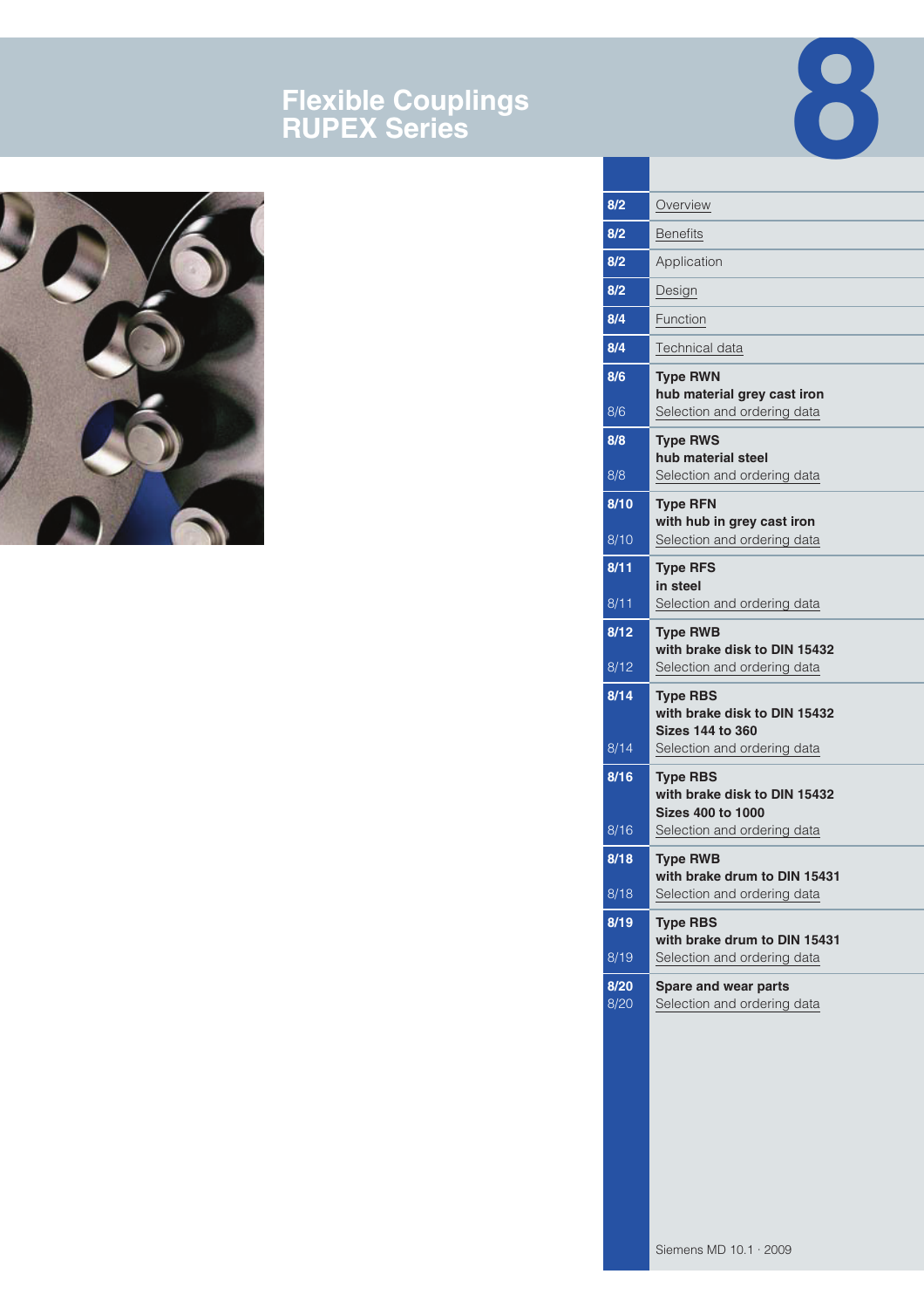### **General information**

#### ■ **Overview**





**Coupling suitable for potentially explosive environments. Complies with Directive 94/9/EC for:**

 $C \leq k$  II 2 G T4 / T5 / T6 D120 °C  $-30$  °C  $\leq T_a \leq +80$  °C / +50 °C / +40 °C

## $CE(x)$  IM2

RUPEX pin and bush couplings link machine shafts and compensate for shaft misalignment with weak restorative forces. The torque is conducted through elastomer buffers, so the coupling has typically flexible rubber properties. Thanks to their robust design, RUPEX couplings are also suitable for rough operating conditions.

RUPEX couplings are fitted by putting together the coupling halves. Fitting with low torsional backlash is simplified by the

RUPEX couplings require little maintenance. Only the elastomer buffers, as wear parts, need be replaced and the coupled ma-

barrel-shaped geometry of the buffers.

chines need not be moved to do so.

### ■**Benefits**

RUPEX couplings can also hold loads when overloaded and are therefore especially suitable for drives for special safety and reliability requirements.

Torque shock loads and changing loads are no problem for robust, compact flexible RUPEX couplings.

The steel variant is also especially suitable for high-speed drives.

### ■**Application**

RUPEX couplings are available as a catalog standard in 26 sizes with a rated torque of between 200 Nm and 1300000 Nm.

The coupling is suitable for use at ambient temperatures of between –30 °C and +80 °C. By using alternative elastomer buffers, the permissible ambient temperature range can be extended to between –50 °C and +100 °C.

Frequently, the coupling is used to connect the gear shaft to the driven machine. In the case of drives without gear units, the cou-

### ■**Design**

A RUPEX coupling comprises two hub sections which are mounted on the machine shafts. The hub parts are connected positively by steel pins and elastomer buffers. The coupling can be fitted with add-on parts such as brake disks or brake drums. Up to size 360, the pins and buffers are fitted on one side. From size 400 up, the pins and buffers are fitted in the hubs on alternate sides.

### **Materials**

### Hubs

- Types RWN and RWB made of grey cast iron EN-GJL-250
- Types RWS and RBS made of steel with yield point higher than 400 N/mm<sup>2</sup>

#### Flange

• Types RFN, RFS made of steel

#### Pin

Material steel 42CrMo4, surface fine-machined

zontal and vertical fitting or fitting at any required angle. pling is particularly suitable for operation in rough conditions or

RUPEX couplings are suitable for reversing operation and hori-

heavy-duty drives with electric motor drive. Ventilator drives with high ventilator mass and drives in the cement industry are typical applications.

Examples of particularly safety-relevant areas of application are cable railway drives, lifting gear for crane drives or escalator drives.

#### Buffer material

| Material/description                  | <b>Hardness</b>     | Identification                   | Ambient<br>temperature |
|---------------------------------------|---------------------|----------------------------------|------------------------|
| <b>NBR</b><br>standard type           | 80<br><b>ShoreA</b> | <b>Buffer black</b>              | $-30 °C  +80 °C$       |
| <b>NBR</b><br>electrically insulating | 80 ShoreA           | Buffer green                     | $-30$ °C $+80$ °C      |
| <b>NBR</b><br>soft                    | 60 ShoreA           | Buffer black with<br>green dot   | $-30$ °C $+80$ °C      |
| <b>NBR</b><br>hard                    | 90 ShoreA           | Buffer black with<br>magenta dot | $-30$ °C $ +80$ °C     |
| <b>NR</b><br>for low temperature      | 80 ShoreA           | Buffer black with<br>white dot   | $-50 °C = +50 °C$      |
| <b>HNBR</b><br>high temperature       | 80 ShoreA           | Buffer black with<br>red dot     | $-10 °C = +100 °C$     |

### Brake disks

- Type RWB made of EN-GJS-400 spheroidal graphite cast iron
- Type RBS made of steel
- Brake drums
- Type RWB made of EN-GJL-250 grey cast iron
- Type RBS made of steel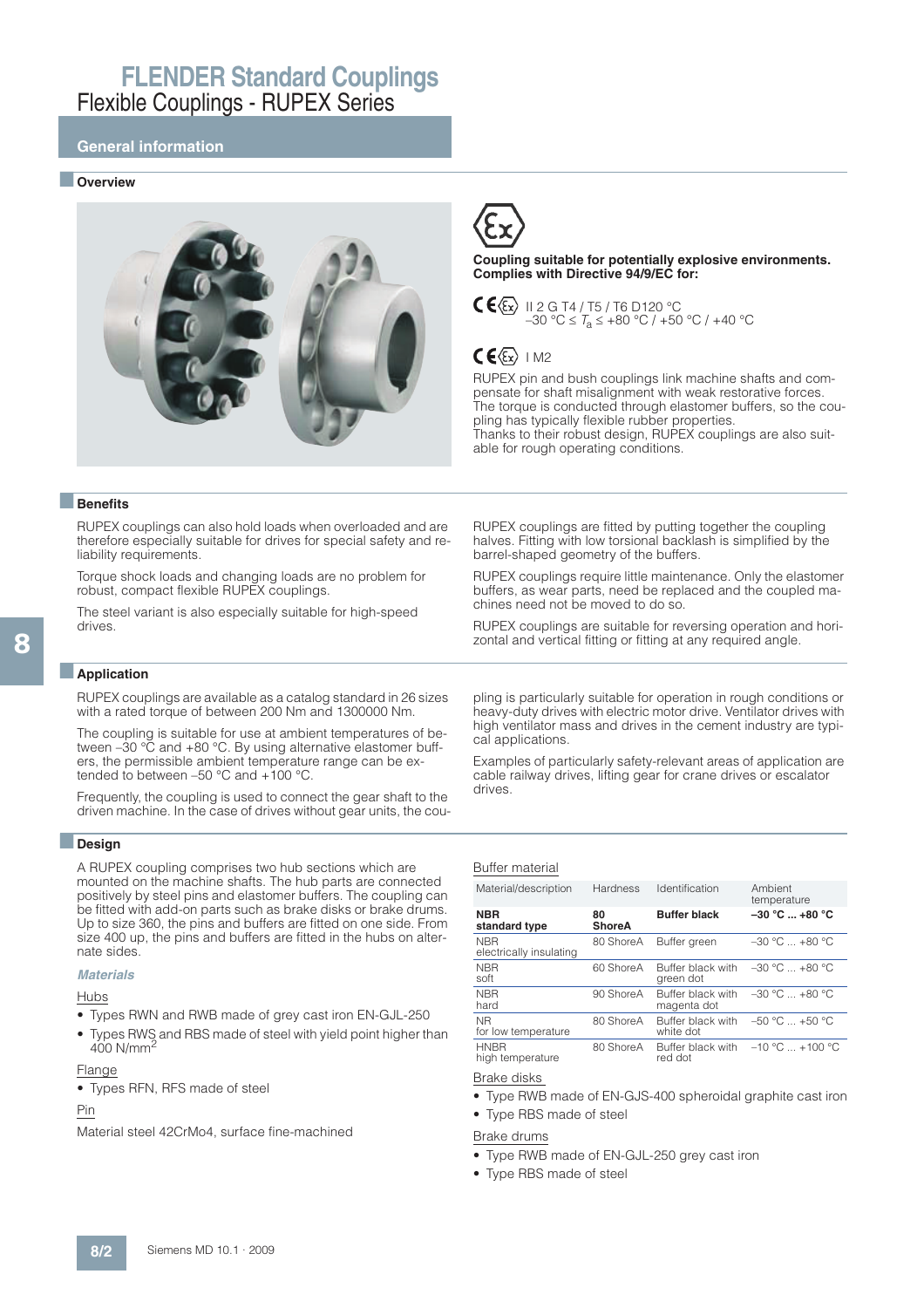#### RUPEX pin and bush coupling types

| Type       | Description                                                   |
|------------|---------------------------------------------------------------|
| <b>RWN</b> | Coupling made of grey cast iron                               |
| <b>RWS</b> | Coupling made of steel                                        |
| <b>RWB</b> | Coupling made of grey cast iron with brake drum or brake disk |
| <b>RBS</b> | Coupling made of steel with brake drum or brake disk          |
| <b>RFN</b> | Coupling made of grey cast iron in flange-shaft variant       |
| <b>RFS</b> | Coupling made of steel in flange-shaft variant                |

Further application-related coupling types are available. Dimension sheets for and information on these are available on request.



Types RWN/RWS – One-sided arrangement of pins and buffers



Types RWB/RBS with brake drum



Types RFN, RFS

### **General information**

|                      | RUPEX pin and bush coupling types on request           |
|----------------------|--------------------------------------------------------|
| Type                 | Description                                            |
| All                  | Coupling with axial backlash limitation                |
| All                  | Coupling with pretensioned buffers                     |
| AII                  | Coupling with lengthened pins and spacer sleeves       |
| <b>RKS</b>           | Coupling for engaging/disengaging during standstill    |
| RWNH.<br><b>RWSH</b> | Coupling with extension piece                          |
| <b>RBM</b>           | Coupling with lengthened pins for sliding rotor motors |
|                      |                                                        |

RAK Coupling combination RUPEX with ARPEX all-steel membrane coupling



Types RWN/RWS – Alternate-sided arrangement of pins and buffers



Types RWB/RBS with brake disk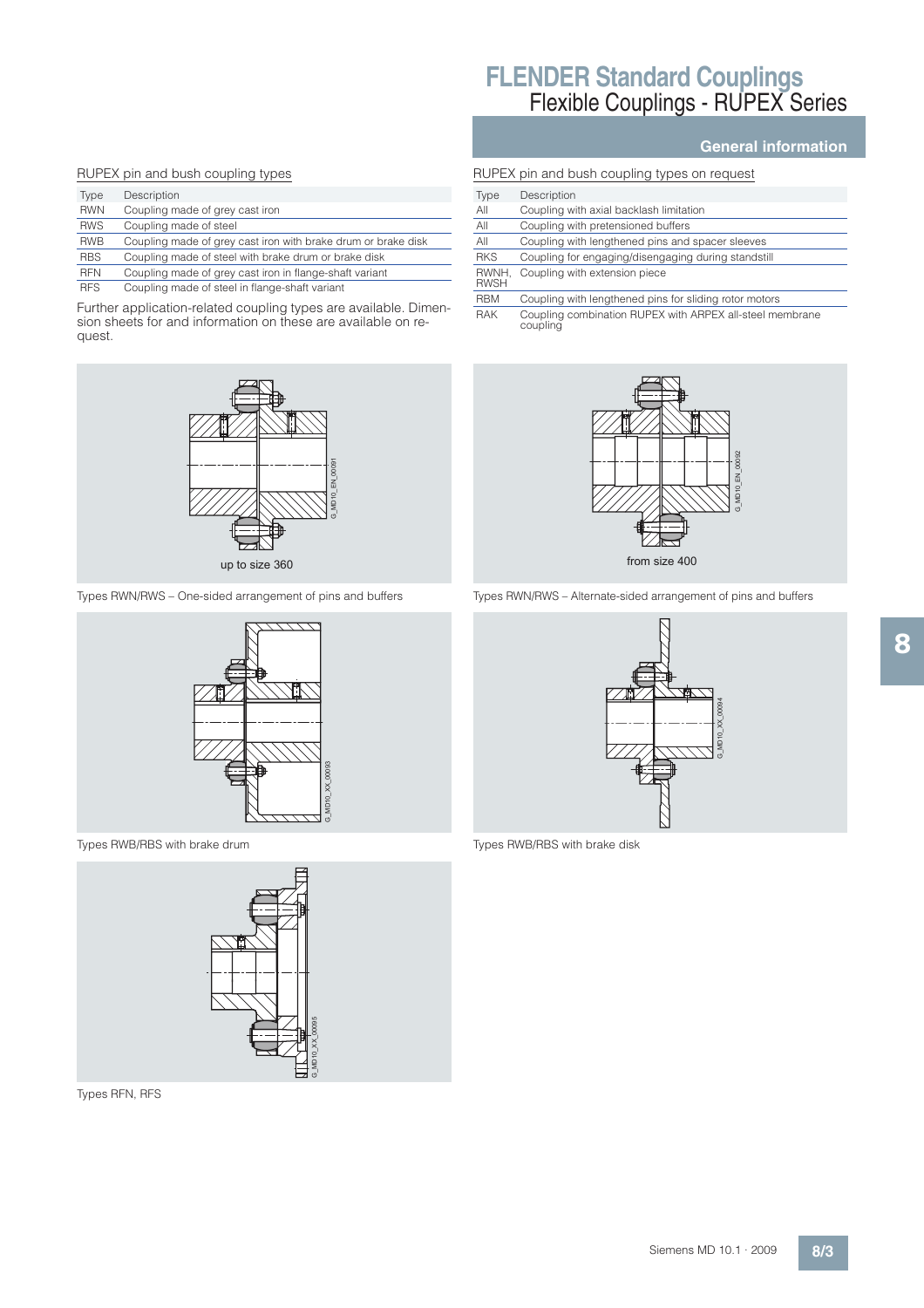## **General information**

### ■**Function**

The motor torque is transmitted to the hub on the drive side via the shaft-hub connection, which is mostly designed as a keyway connection. With the aid of elastomer buffers mounted on steel pins, the torque is conducted to the hub on the output side.

■**Technical data**

### **Power ratings**

| Size |           | Rated torque for buffer type |           |                        | Torsional stiffness at 50 %<br>capacity utilization for buffer type |                        | Assembly         | $n = 1500$ rpm | Permitted shaft misalignment at speed |                    |
|------|-----------|------------------------------|-----------|------------------------|---------------------------------------------------------------------|------------------------|------------------|----------------|---------------------------------------|--------------------|
|      | 65 ShoreA | 80 ShoreA                    | 90 ShoreA | 65 ShoreA              | 80 ShoreA                                                           | 90 ShoreA              | Gap<br>dimension | Axial          | Radial                                | Angle              |
|      | $T_{KN}$  | $T_{KN}$                     | $T_{KN}$  | $C_{\rm Tdyn\ 50\ \%}$ | $C_{\text{Tdyn 50 \%}}$                                             | $C_{\text{Tdvn}}$ 50 % | $\Delta S$       | $\Delta K_{a}$ | $\Delta K_r$                          | $\Delta K_{\rm w}$ |
|      | Nm        | Nm                           | Nm        | kNm/rad                | kNm/rad                                                             | kNm/rad                | mm               | mm             | mm                                    | Degree             |
| 105  | 120       | 200                          | 200       | 5                      | 13                                                                  | 21                     | 1.0              | 0.2            | 0.2                                   | 0.11               |
| 125  | 210       | 350                          | 350       | 9                      | 25                                                                  | 37                     | 1.0              | 0.2            | 0.2                                   | 0.10               |
| 144  | 300       | 500                          | 500       | 15                     | 43                                                                  | 64                     | 1.0              | 0.23           | 0.23                                  | 0.09               |
| 162  | 450       | 750                          | 750       | 20                     | 55                                                                  | 83                     | 1.5              | 0.25           | 0.25                                  | 0.09               |
| 178  | 570       | 950                          | 950       | 31                     | 85                                                                  | 130                    | 1.5              | 0.27           | 0.27                                  | 0.09               |
| 198  | 780       | 1300                         | 1300      | 43                     | 123                                                                 | 187                    | 1.5              | 0.29           | 0.29                                  | 0.08               |
| 228  | 1300      | 2200                         | 2200      | 65                     | 184                                                                 | 270                    | 1.5              | 0.3            | 0.3                                   | 0.08               |
| 252  | 1650      | 2750                         | 2750      | 92                     | 256                                                                 | 380                    | 1.5              | 0.34           | 0.34                                  | 0.08               |
| 285  | 2600      | 4300                         | 4300      | 141                    | 390                                                                 | 560                    | 1.5              | 0.36           | 0.36                                  | 0.07               |
| 320  | 3300      | 5500                         | 5500      | 195                    | 540                                                                 | 790                    | 1.5              | 0.4            | 0.4                                   | 0.07               |
| 360  | 4700      | 7800                         | 7800      | 276                    | 610                                                                 | 940                    | 1.5              | 0.43           | 0.43                                  | 0.07               |
| 400  | 7500      | 12500                        | 12500     | 410                    | 1130                                                                | 1710                   | 1.5              | 0.48           | 0.48                                  | 0.07               |
| 450  | 11000     | 18500                        | 18500     | 570                    | 1600                                                                | 2380                   | 1.5              | 0.52           | 0.52                                  | 0.07               |
| 500  | 15000     | 25000                        | 25000     | 860                    | 2350                                                                | 3600                   | 1.5              | 0.57           | 0.57                                  | 0.07               |
| 560  | 23500     | 39000                        | 39000     | 1130                   | 3070                                                                | 4700                   | 2.0              | 0.62           | 0.62                                  | 0.06               |
| 630  | 31000     | 52000                        | 52000     | 1640                   | 4600                                                                | 7400                   | 2.0              | 0.68           | 0.68                                  | 0.06               |
| 710  | 50000     | 84000                        | 84000     | 2560                   | 7200                                                                | 10900                  | 2.0              | 0.75           | 0.75                                  | 0.06               |
| 800  | 66000     | 110000                       | 110000    | 3900                   | 10700                                                               | 16700                  | 2.0              | 0.84           | 0.84                                  | 0.06               |
| 900  | 90000     | 150000                       | 150000    | 5200                   | 14300                                                               | 22500                  | 2.5              | 0.93           | 0.93                                  | 0.06               |
| 1000 | 115000    | 195000                       | 195000    | 7700                   | 21300                                                               | 33000                  | 2.5              | 1.03           | 1.03                                  | 0.06               |
| 1120 | 160000    | 270000                       | 270000    | 9800                   | 27300                                                               | 44000                  | 2.5              | 1.14           | 1.14                                  | 0.06               |
| 1250 | 205000    | 345000                       | 345000    | 14000                  | 39000                                                               | 62000                  | 2.5              | 1.26           | 1.26                                  | 0.06               |
| 1400 | 320000    | 530000                       | 530000    | 22800                  | 62000                                                               | 97000                  | 3.0              | 1.39           | 1.39                                  | 0.06               |
| 1600 | 450000    | 750000                       | 750000    | 37000                  | 103000                                                              | 160000                 | 3.0              | 1.55           | 1.55                                  | 0.06               |
| 1800 | 585000    | 975000                       | 975000    | 48000                  | 133000                                                              | 208000                 | 4.0              | 1.76           | 1.76                                  | 0.06               |
| 2000 | 780000    | 1300000                      | 1300000   | 73000                  | 201000                                                              | 314000                 | 4.0              | 2.17           | 2.17                                  | 0.06               |

All product codes listed below apply to standard buffers of NBR material in the 80 ShoreA variant.

<sup>1)</sup> The maximum speed of the respective type must be noted. For further information on permissible shaft misalignment, please see the operating instructions.

The hub on the output side further transmits the torque to the driven machine or a gear unit located in between. Because of the primarily compression-loaded buffers, the coupling has a progressive torsional stiffness.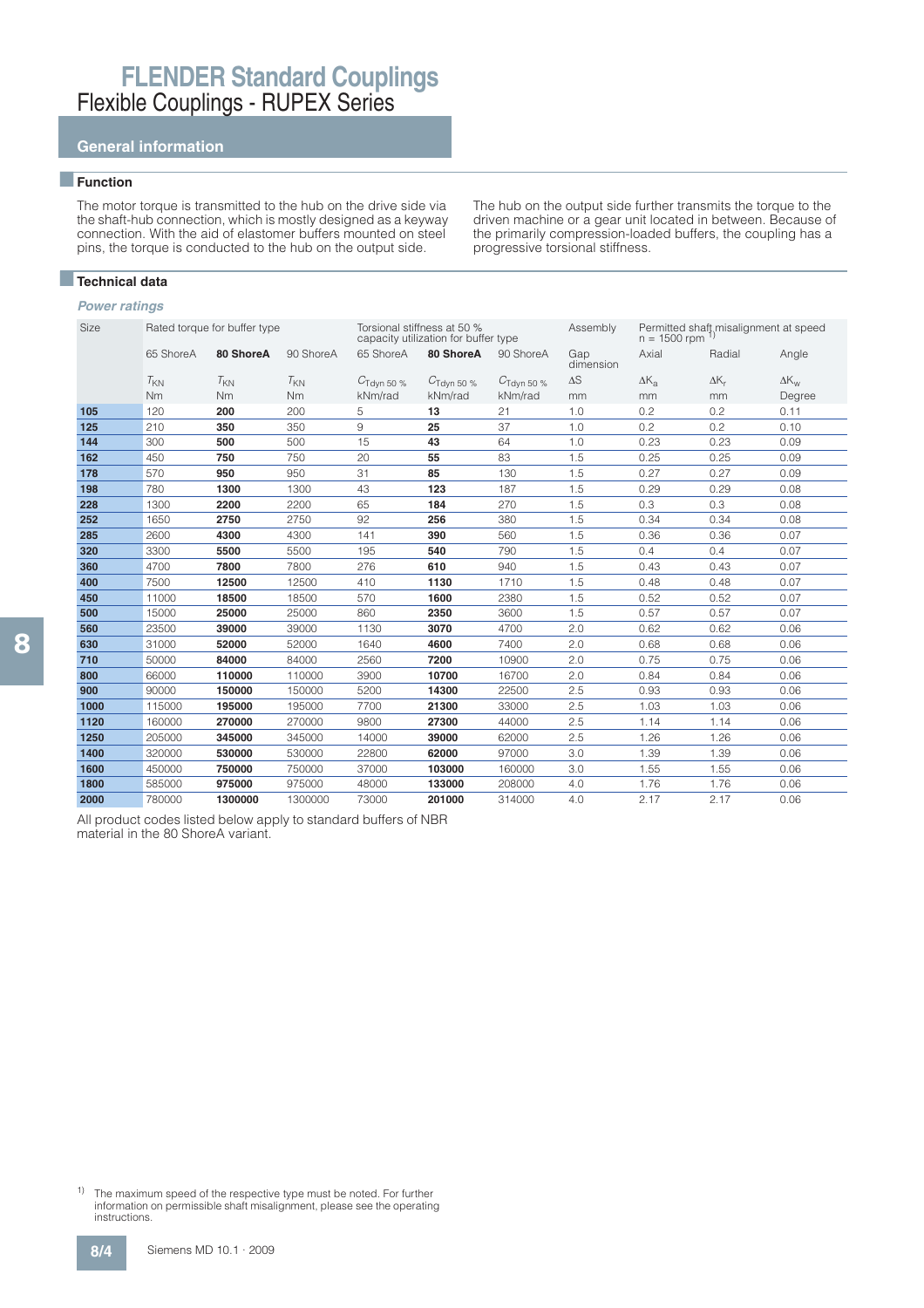For maximum coupling torque:  $T_{Kmax} = 3.0 \cdot T_{KN}$ 

For overload torque:

 $T_{KOL} = 4 \cdot T_{KN}$ 

For coupling fatigue torque:  $T_{\text{KW}} = 0.20 \cdot T_{\text{KN}}$ 

The axial misalignment may occur dynamically at frequencies up to 10Hz.

For fitting, a maximum gap dimension of  $S_{max} = S + \Delta S$  and a minimum gap dimension of  $S_{min} = S - \Delta S$  are permitted.

### Torsional stiffness and damping

The values stated in the above table apply to a capacity utilization of 50 %, an excitation amplitude of 10 %  $T_\mathrm{KN}$  with the fre-<br>quency 10 Hz and an ambient temperature of 20 °C. Dynamic torsional stiffness is dependent on load and increases in proportion to capacity utilization. The following table shows the correction factors for different nominal loads.

 $C_{\text{Tdyn}} = C_{\text{Tdyn }50\%} \cdot \text{FKC}$ 

Capacity utilization  $T_N/T_{KN}$ 

20 % 40 % 50 % 60 % 70 % 80 % 90 % 100 % Correction factor FKC 0.51 0.83 1.00 1.18 1.38 1.58 1.80 2.03 65/80/90 Shore

## The damping coefficient is  $\Psi$  = 1.4

Furthermore, torsional stiffness and damping depend on the ambient temperature and the frequency and amplitude of the torsional vibration excitation. More precise torsional stiffness and damping parameters on request.

# **FLENDER Standard Couplings** Flexible Couplings - RUPEX Series

### **General information**

#### Permitted shaft misalignment

The permitted shaft misalignment depends on the operating speed. As the speed increases, lower shaft misalignment values are permitted. The following table shows the correction factors for different speeds.

The maximum speed for the respective coupling size and type must be observed!

 $\Delta K_{\text{perm}} = \Delta K_{1500} \cdot \text{FKV}$ 

|                       | Speed in rpm |      |      |      |
|-----------------------|--------------|------|------|------|
|                       | 500          | 1000 | 1500 | 3000 |
| Correction factor FKV | 1.60         | 1.20 | 1 N  | 0.70 |

The axial misalignment may occur dynamically at frequencies up to 10 Hz. For fitting, a maximum gap dimension of

 $S_{max} = S + \Delta S$  and a minimum gap dimension of  $S_{min} = S - \Delta S$ are permitted.

Shaft misalignments  $\Delta K_{\rm a}$ ,  $\Delta K_{\rm r}$  and  $\Delta K_{\rm w}$  may occur simultaneously.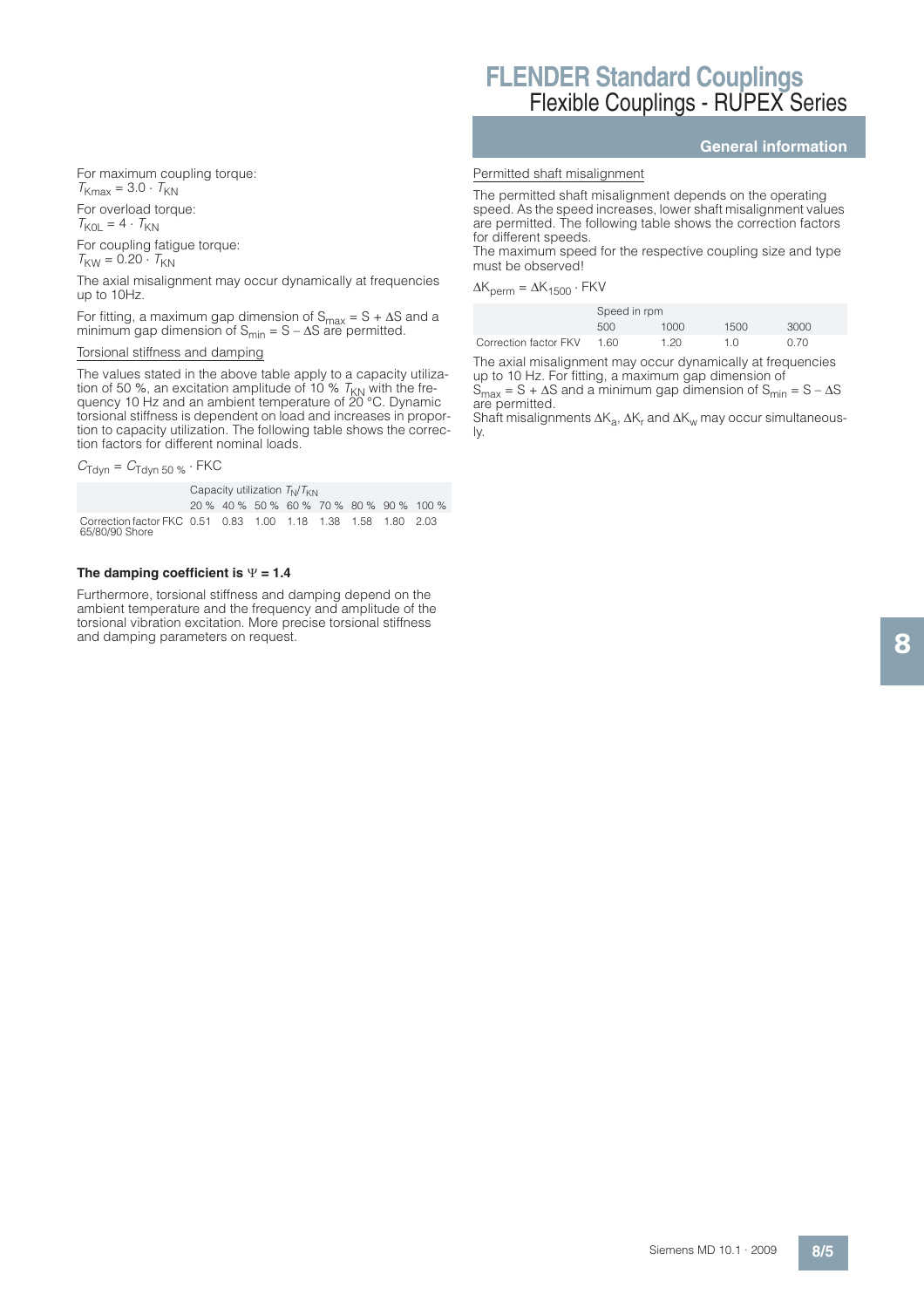## **Type RWN - hub material grey cast iron**

### **BSelection and ordering data**



| <b>Size</b> | Rated<br>torque<br>buffer                                                                             | Speed      |                          | Dimensions in mm<br>Bore with keyway to<br><b>DIN 6885</b> |                          |         |     |     |     |                                   |     |    |                |              |            | Mass<br>moment of<br>inertia    |      | Product code<br>Order codes for bore<br>diameters and tolerances |                | Weight |
|-------------|-------------------------------------------------------------------------------------------------------|------------|--------------------------|------------------------------------------------------------|--------------------------|---------|-----|-----|-----|-----------------------------------|-----|----|----------------|--------------|------------|---------------------------------|------|------------------------------------------------------------------|----------------|--------|
|             | 80 ShoreA<br>$T_{KN}$                                                                                 | $n_{Kmax}$ | D <sub>1</sub>           | min. max. min. max.                                        | D <sub>2</sub>           |         | DA  |     |     | ND1 ND2 NL1/ S<br>NL <sub>2</sub> |     | U1 | U <sub>2</sub> | $\mathsf{P}$ | LG         | $J_1$                           | J    | are specified in catalog<br>section 3                            |                | m      |
|             | <b>Nm</b>                                                                                             | rpm        |                          |                                                            |                          |         |     |     |     |                                   |     |    |                |              |            | $\text{kgm}^2$ kgm <sup>2</sup> |      |                                                                  |                | kg     |
| $105^{1}$   | 200                                                                                                   | 7000       | $\overline{\phantom{0}}$ | 32                                                         | $\overline{\phantom{0}}$ | 38      | 105 | 53  | 59  | 45                                | 3   | 13 | 12             | 30           | 93         |                                 |      | 0.001 0.001 2LC0130-1AA <b>0 0 -0AA0</b>                         |                | 1.9    |
| $125^{1}$   | 350                                                                                                   | 6000       | $\overline{\phantom{0}}$ | 40                                                         | $\overline{\phantom{a}}$ | 48      | 125 | 65  | 68  | 50                                | 3   | 16 | 15             | 35           | 103        |                                 |      | 0.003 0.003 2LC0130-2AA <b>0 -0AA0</b> 3.2                       |                |        |
| 144         | 500                                                                                                   | 5250       | $\overline{a}$           | 45                                                         | $\overline{\phantom{0}}$ | 55      | 144 | 76  | 84  | 55                                | 3   | 16 | 15             | 35           | 113        |                                 |      | 0.004 0.006 2LC0130-3AA <b>0 -0AA0</b> 4.5                       |                |        |
| 162         | 750                                                                                                   | 4650       | $\overline{a}$           | 50                                                         | $\overline{\phantom{0}}$ | 60      | 162 | 85  | 92  | 60                                | 3.5 | 20 | 18             | 40           |            |                                 |      | 123.5 0.007 0.013 2LC0130-4AA <b>4 4 -0AA0</b> 6.7               |                |        |
| 178         | 950                                                                                                   | 4200       | $\overline{\phantom{0}}$ | 60                                                         | $\overline{\phantom{a}}$ | 70      | 178 | 102 | 108 | 70                                | 3.5 | 20 | 18             | 40           |            |                                 |      | 143.5 0.014 0.022 2LC0130-5AA <b>B +0AA0</b> 9.7                 |                |        |
| 198         | 1300                                                                                                  | 3750       | $\overline{a}$           | 70                                                         | $\overline{\phantom{0}}$ | 80      | 198 | 120 | 128 | 80                                | 3.5 | 20 | 18             | 40           |            |                                 |      | 163.5 0.022 0.030 2LC0130-6AA <b>1 -0AA0</b> 12.9                |                |        |
| 228         | 2200                                                                                                  | 3300       | $\overline{\phantom{0}}$ | 80                                                         | $\overline{\phantom{a}}$ | 90      | 228 | 129 | 140 | 90                                | 3.5 | 26 | 24             | 50           |            | 183.5 0.038 0.071               |      | 2LC0130-7AA <b>III-0AA0</b> 19                                   |                |        |
| 252         | 2750                                                                                                  | 3000       | $\overline{a}$           | 90                                                         | $\overline{\phantom{a}}$ | 100     | 252 | 150 | 160 | 100                               | 3.5 | 26 | 24             | 50           | 203.5 0.07 |                                 | 0.12 | 2LC0130-8AA <b>1 4</b> -0AA0 26.3                                |                |        |
| 285         | 4300                                                                                                  | 2650       | 48                       | 100                                                        | 48                       | 110     | 285 | 164 | 175 | 110                               | 4.5 | 32 | 30             | 60           | 224.5 0.13 |                                 | 0.22 | 2LC0131-0AA <b>III-0AA0</b> 39                                   |                |        |
| 320         | 5500                                                                                                  | 2350       | 55                       | 110                                                        | 55                       | 120     | 320 | 180 | 192 | 125                               | 4.5 | 32 | 30             | 60           | 254.5 0.23 |                                 | 0.30 | 2LC0131-1AA <b>1 4</b> -0AA0 53                                  |                |        |
| 360         | 7800                                                                                                  | 2100       | 65                       | 120                                                        | 65                       | 130     | 360 | 200 | 210 | 140                               | 4.5 | 42 | 42             | 75           | 284.5 0.41 |                                 | 0.70 | 2LC0131-2AA <b>III</b> -0AA0 78                                  |                |        |
| 400         | 12500                                                                                                 | 2050       | 75                       | 140                                                        | 75                       | 140     | 400 | 230 | 230 | 160                               | 4.5 | 42 | 42             | 75           | 324.5 0.87 |                                 | 0.87 | 2LC0131-3AA ■ ■ -0AA0 105                                        |                |        |
| 450         | 18500                                                                                                 | 1800       | 85                       | 160                                                        | 85                       | 160     | 450 | 260 | 260 | 180                               | 5.5 | 52 | 52             | 90           | 365.5 1.7  |                                 | 1.7  | 2LC0131-4AA <b>1 4 -0AA0</b> 156                                 |                |        |
| 500         | 25000                                                                                                 | 1600       | 95                       | 180                                                        | 95                       | 180     | 500 | 290 | 290 | 200                               | 5.5 | 52 | 52             | 90           | 405.5 2.8  |                                 | 2.8  | 2LC0131-5AA <b>III-0AA0</b> 200                                  |                |        |
| 560         | 39000                                                                                                 | 1450       | 100                      | 140                                                        | 100                      | 140     | 560 | 250 | 250 | 220                               | 6   | 68 | 68             | 120          | 446        | 4.6                             | 4.6  | 2LC0131-6AA <b>III-0AA0</b> 280                                  |                |        |
|             |                                                                                                       |            | 140                      | 180                                                        | 140                      | 180     |     | 300 | 300 |                                   |     |    |                |              |            | 5                               | 5    | 2LC0131-6AA <b>1 4</b> -0AA0 290                                 |                |        |
|             |                                                                                                       |            | 180                      | 200                                                        | 180                      | 200     |     | 320 | 320 |                                   |     |    |                |              |            | 5.1                             | 5.1  | 2LC0131-6AA <b>III-0AA0</b> 295                                  |                |        |
| 630         | 52000                                                                                                 | 1280       | 100                      | 140                                                        | 100                      | 140     | 630 | 250 |     | 250 240 6                         |     | 68 | 68             | 120 486      |            | 7.2                             | 7.2  | 2LC0131-7AA <b>1 4</b> -0AA0 345                                 |                |        |
|             |                                                                                                       |            | 140                      | 180                                                        | 140                      | 180     |     | 300 | 300 |                                   |     |    |                |              |            | 7.7                             | 7.7  | 2LC0131-7AA <b>III -0AA0</b> 370                                 |                |        |
|             |                                                                                                       |            | 180                      | 220                                                        | 180                      | 220     |     | 355 | 355 |                                   |     |    |                |              |            | 8.4                             | 8.4  | 2LC0131-7AA <b>1 400</b> -0AA0 400                               |                |        |
| 710         | 84000                                                                                                 | 1150       | 110                      | 160                                                        | 110                      | 160 710 |     | 290 |     | 290 260 7                         |     | 80 | 80             | 140 527      |            | 13                              | 13   | 2LC0131-8AA <b>D</b> -0AA0 510                                   |                |        |
|             |                                                                                                       |            | 160                      | 200                                                        | 160                      | 200     |     | 330 | 330 |                                   |     |    |                |              |            | 14                              | 14   | 2LC0131-8AA <b>III-0AA0</b> 515                                  |                |        |
|             |                                                                                                       |            | 200                      | 240                                                        | 200                      | 240     |     | 385 | 385 |                                   |     |    |                |              |            | 15                              | 15   | 2LC0131-8AA <b>III-0AA0</b> 540                                  |                |        |
| ØD1:        | • Without finished bore up to size 500, from size 560 for 1st diameter range D1 – Without order codes |            |                          |                                                            |                          |         |     |     |     |                                   |     |    |                |              |            |                                 |      |                                                                  | $\mathbf{1}$   |        |
|             | . Without finished bore from size 560 for 2nd diameter range D1 - Without order codes                 |            |                          |                                                            |                          |         |     |     |     |                                   |     |    |                |              |            |                                 |      |                                                                  | $\overline{2}$ |        |
|             | • Without finished bore from size 710 for 3rd diameter range D1 – Without order codes                 |            |                          |                                                            |                          |         |     |     |     |                                   |     |    |                |              |            |                                 |      |                                                                  | 3              |        |
|             | • With finished bore – With order codes for diameter and tolerance (product code without -Z)          |            |                          |                                                            |                          |         |     |     |     |                                   |     |    |                |              |            |                                 |      |                                                                  | 9              |        |
| ØD2:        | • Without finished bore up to size 500, from size 560 for 1st diameter range D1 – Without order codes |            |                          |                                                            |                          |         |     |     |     |                                   |     |    |                |              |            |                                 |      |                                                                  |                |        |
|             | . Without finished bore from size 560 for 2nd diameter range D2 - Without order codes                 |            |                          |                                                            |                          |         |     |     |     |                                   |     |    |                |              |            |                                 |      |                                                                  |                |        |
|             | • Without finished bore from size 710 for 3rd diameter range D2 - Without order codes                 |            |                          |                                                            |                          |         |     |     |     |                                   |     |    |                |              |            |                                 |      |                                                                  | 3              |        |

• With finished bore – With order codes for diameter and tolerance (product code without **-Z**) **9**

1) Hub material EN-GJS 400 spheroidal graphite cast iron.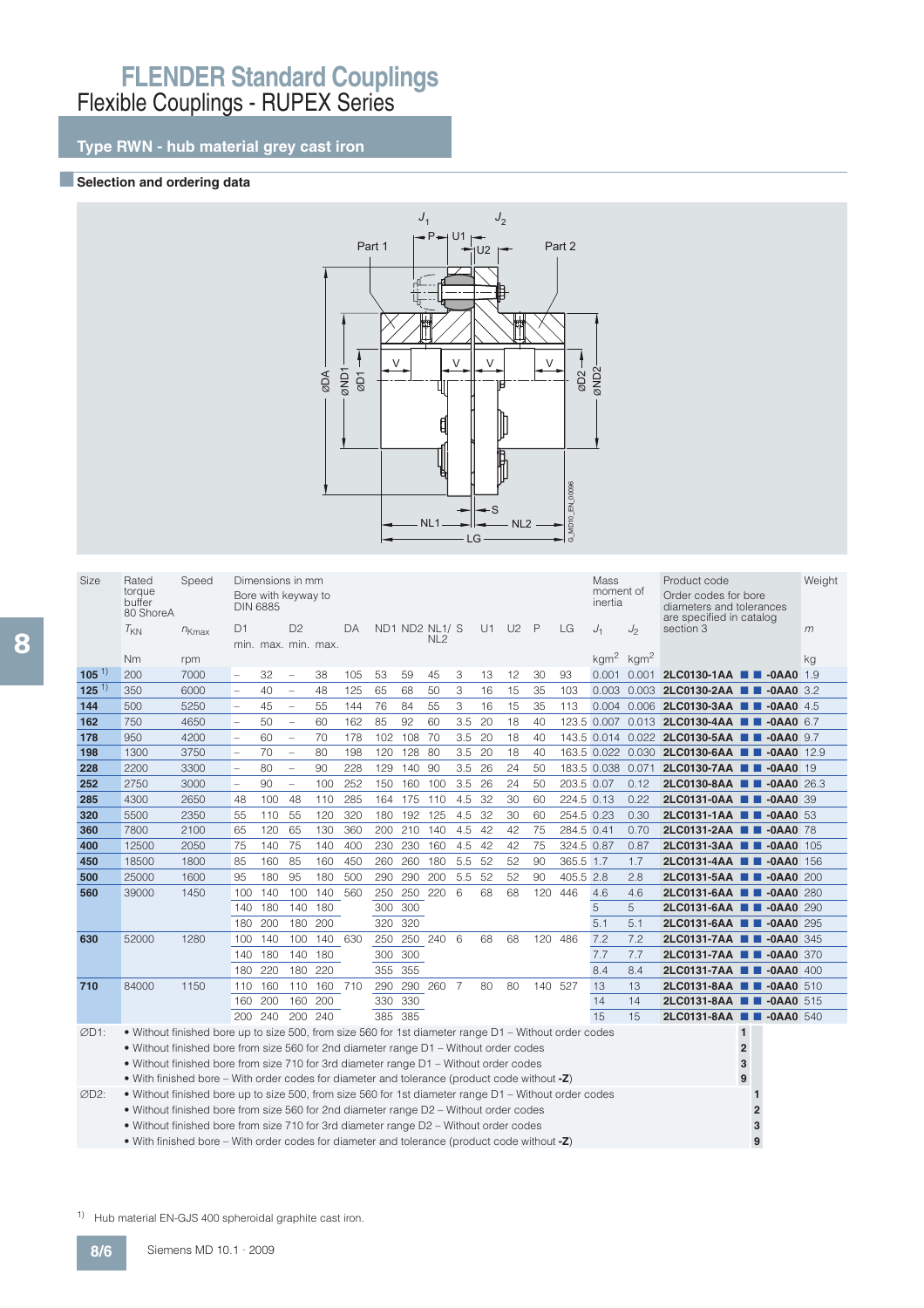### **Type RWN - hub material grey cast iron**

| Size | Rated<br>torque<br>buffer<br>80 ShoreA                                                                | Speed      | <b>DIN 6885</b> | Dimensions in mm<br>Bore with keyway to |                |            |      |            |            |                                  |        |    |                |              |                           | Mass<br>moment of<br>inertia |                  | Product code<br>Order codes for bore<br>diameters and tolerances<br>are specified in catalog |                | Weight |
|------|-------------------------------------------------------------------------------------------------------|------------|-----------------|-----------------------------------------|----------------|------------|------|------------|------------|----------------------------------|--------|----|----------------|--------------|---------------------------|------------------------------|------------------|----------------------------------------------------------------------------------------------|----------------|--------|
|      | $T_{KN}$                                                                                              | $n_{Kmax}$ | D1              | min. max. min. max.                     | D <sub>2</sub> |            | DA   |            |            | ND1 ND2 NL1/S<br>NL <sub>2</sub> |        | U1 | U <sub>2</sub> | $\mathsf{P}$ | LG                        | $J_1$                        | J                | section 3                                                                                    |                | m      |
|      | <b>Nm</b>                                                                                             | rpm        |                 |                                         |                |            |      |            |            |                                  |        |    |                |              |                           | kgm <sup>2</sup>             | kgm <sup>2</sup> |                                                                                              |                | ka     |
| 800  | 110000                                                                                                | 1000       | 125             | 180                                     |                | 125 180    | 800  | 320        | 320        | 290                              | - 7    | 80 | 80             | 140          | 587                       | 22                           | 22               | 2LC0132-0AA <b>III-0AA0</b> 670                                                              |                |        |
|      |                                                                                                       |            | 180             | 220                                     | 180            | 220        |      | 360        | 360        |                                  |        |    |                |              |                           | 23                           | 23               | 2LC0132-0AA ■ ■ -0AA0                                                                        |                | 690    |
|      |                                                                                                       |            | 220             | 260                                     | 220            | 260        |      | 420        | 420        |                                  |        |    |                |              |                           | 24.5                         | 24.5             | 2LC0132-0AA <b>III-0AA0</b> 730                                                              |                |        |
| 900  | 150000                                                                                                | 900        | 140             | 220                                     | 140            | 220        | 900  | 360        | 360        | 320                              | 7.5    | 90 | 90             |              | 160 647.5                 | 39                           | 39               | 2LC0132-1AA <b>1 4</b> -0AA0 940                                                             |                |        |
|      |                                                                                                       |            | 220             | 260                                     | 220            | 260        |      | 425        | 425        |                                  |        |    |                |              |                           | 41                           | 41               | 2LC0132-1AA <b>II</b> -0AA0 960                                                              |                |        |
| 1000 | 195000                                                                                                | 810        | 260<br>150      | 290<br>240                              | 260<br>150     | 290<br>240 | 1000 | 465<br>395 | 465        | 395 350                          | 7.5 90 |    | 90             |              | 160 707.5 60              | 43                           | 43<br>60         | 2LC0132-1AA <b>2 3</b> -0AA0 1030<br>2LC0132-2AA <b>III-0AA0</b> 1200                        |                |        |
|      |                                                                                                       |            | 240             | 280                                     | 240            | 280        |      | 460        | 460        |                                  |        |    |                |              |                           | 63                           | 63               | 2LC0132-2AA <b>1 4</b> -0AA0 1250                                                            |                |        |
|      |                                                                                                       |            | 280             | 320                                     | 280            | 320        |      | 515        | 515        |                                  |        |    |                |              |                           | 68                           | 68               | 2LC0132-2AA <b>III-0AA0</b> 1310                                                             |                |        |
| 1120 | 270000                                                                                                | 700        | 160             | 200                                     | 160            | 200        | 1120 | 360        | 360        | 380                              |        |    |                |              | 8.5 100 100 180 768.5 98  |                              | 98               | 2LC0132-3AA <b>2 3</b> -0AA0 1470                                                            |                |        |
|      |                                                                                                       |            | 200             | 250                                     | 200            | 250        |      | 410        | 410        |                                  |        |    |                |              |                           | 100                          | 100              | 2LC0132-3AA <b>III-0AA0</b> 1510                                                             |                |        |
|      |                                                                                                       |            | 250             | 300                                     | 250            | 300        |      | 495        | 495        |                                  |        |    |                |              |                           | 105                          | 105              | 2LC0132-3AA <b>III-0AA0</b> 1600                                                             |                |        |
|      |                                                                                                       |            | 300             | 350                                     | 300            | 350        |      | 560        | 560        |                                  |        |    |                |              |                           | 110                          | 110              | 2LC0132-3AA <b>2 3</b> -0AA0 1690                                                            |                |        |
| 1250 | 345000                                                                                                | 650        | 180             | 230                                     | 180            | 230        | 1250 | 410        | 410        | 420                              |        |    |                |              | 8.5 100 100 180 848.5 150 |                              | 150              | 2LC0132-4AA <b>III-0AA0</b> 1850                                                             |                |        |
|      |                                                                                                       |            | 230             | 280                                     | 230            | 280        |      | 460        | 460        |                                  |        |    |                |              |                           | 155                          | 155              | 2LC0132-4AA <b>III-0AA0</b> 1900                                                             |                |        |
|      |                                                                                                       |            | 280             | 330                                     | 280            | 330        |      | 540        | 540        |                                  |        |    |                |              |                           | 165                          | 165              | 2LC0132-4AA <b>III-0AA0</b> 2025                                                             |                |        |
|      |                                                                                                       |            | 330             | 380                                     | 330            | 380        |      | 610        | 610        |                                  |        |    |                |              |                           | 175                          | 175              | 2LC0132-4AA <b>2-8</b> -0AA0 2210                                                            |                |        |
| 1400 | 530000                                                                                                | 570        | 200             | 260                                     | 200            | 260        | 1400 | 465        | 465        | 480                              | 9      |    | 120 120 210    |              | 969                       | 290                          | 290              | 2LC0132-5AA <b>1 4</b> -0AA0 2820                                                            |                |        |
|      |                                                                                                       |            | 260             | 320                                     | 260            | 320        |      | 525        | 525        |                                  |        |    |                |              |                           | 300                          | 300              | 2LC0132-5AA <b>III-0AA0</b> 2900                                                             |                |        |
|      |                                                                                                       |            | 320             | 380                                     | 320            | 380        |      | 620        | 620        |                                  |        |    |                |              |                           | 310                          | 310              | 2LC0132-5AA <b>III-0AA0</b> 3180                                                             |                |        |
|      |                                                                                                       |            | 380             | 440                                     | 380            | 440        |      | 700        | 700        |                                  |        |    |                |              |                           | 330                          | 330              | 2LC0132-5AA <b>III-0AA0</b> 3260                                                             |                |        |
| 1600 | 750000                                                                                                | 500        | 260             | 320                                     | 260            | 320        | 1600 | 565        |            | 565 540                          | 9      |    |                |              | 120 120 210 1089          | 490                          | 490              | 2LC0132-6AA <b>III-0AA0</b> 3780                                                             |                |        |
|      |                                                                                                       |            | 320             | 380                                     | 320            | 380        |      | 625        | 625        |                                  |        |    |                |              |                           | 500                          | 500              | 2LC0132-6AA <b>III-0AA0</b> 3870                                                             |                |        |
|      |                                                                                                       |            | 380             | 440                                     | 380            | 440        |      | 720        | 720        |                                  |        |    |                |              |                           | 530                          | 530              | 2LC0132-6AA <b>1 4</b> -0AA0 4150                                                            |                |        |
|      |                                                                                                       |            | 440             | 480                                     | 440            | 480        |      | 770        | 770        |                                  |        |    |                |              |                           | 550                          | 550              | 2LC0132-6AA <b>III-0AA0</b> 4290                                                             |                |        |
| 1800 | 975000                                                                                                | 450        | 320             | 380                                     | 320            | 380        | 1800 | 660        |            | 660 600                          | 12     |    |                |              | 140 140 240 1212          | 850                          | 850              | 2LC0132-7AA <b>1 4</b> -0AA0 5550                                                            |                |        |
|      |                                                                                                       |            | 380             | 440                                     | 380<br>440     | 440        |      | 720        | 720        |                                  |        |    |                |              |                           | 930                          | 930              | 2LC0132-7AA <b>III-0AA0</b> 5630                                                             |                |        |
|      |                                                                                                       |            | 440<br>500      | 500                                     | 500            | 500<br>540 |      | 820<br>870 | 820<br>870 |                                  |        |    |                |              |                           | 980<br>1050                  | 980              | 2LC0132-7AA <b>1 4</b> -0AA0 6000                                                            |                |        |
| 2000 | 1300000                                                                                               | 400        | 380             | 540<br>440                              | 380            | 440        | 2000 | 760        | 760        | 660                              | 12     |    | 140 140 240    |              | 1332                      | 1350                         | 1050<br>1350     | 2LC0132-7AA <b>III-0AA0</b> 6250<br>2LC0132-8AA <b>1 4</b> -0AA0 6800                        |                |        |
|      |                                                                                                       |            | 440             | 500                                     | 440            | 500        |      | 820        | 820        |                                  |        |    |                |              |                           | 1400                         | 1400             | 2LC0132-8AA <b>2 3</b> -0AA0 7000                                                            |                |        |
|      |                                                                                                       |            | 500             | 560                                     | 500            | 560        |      | 920        | 920        |                                  |        |    |                |              |                           | 1500                         | 1500             | 2LC0132-8AA <b>III-0AA0</b> 7350                                                             |                |        |
|      |                                                                                                       |            | 560             | 600                                     | 560 600        |            |      |            | 960 960    |                                  |        |    |                |              |                           | 1550                         | 1550             | 2LC0132-8AA <b>III-0AA0</b> 7620                                                             |                |        |
| ØD1: | • Without finished bore up to size 500, from size 560 for 1st diameter range D1 – Without order codes |            |                 |                                         |                |            |      |            |            |                                  |        |    |                |              |                           |                              |                  |                                                                                              | 1              |        |
|      | • Without finished bore from size 560 for 2nd diameter range D1 - Without order codes                 |            |                 |                                         |                |            |      |            |            |                                  |        |    |                |              |                           |                              |                  |                                                                                              | $\overline{2}$ |        |
|      | • Without finished bore from size 560 for 3rd diameter range D1 – Without order codes                 |            |                 |                                         |                |            |      |            |            |                                  |        |    |                |              |                           |                              |                  |                                                                                              | 3              |        |
|      | • Without finished bore from size 1120 for 4th diameter range D1 – Without order codes                |            |                 |                                         |                |            |      |            |            |                                  |        |    |                |              |                           |                              |                  |                                                                                              | 4              |        |
|      | • With finished bore – With order codes for diameter and tolerance (product code without $-Z$ )       |            |                 |                                         |                |            |      |            |            |                                  |        |    |                |              |                           |                              |                  |                                                                                              | 9              |        |
| ØD2: | • Without finished bore up to size 500, from size 560 for 1st diameter range D1 – Without order codes |            |                 |                                         |                |            |      |            |            |                                  |        |    |                |              |                           |                              |                  |                                                                                              | $\mathbf{1}$   |        |
|      | • Without finished bore from size 560 for 2nd diameter range D2 – Without order codes                 |            |                 |                                         |                |            |      |            |            |                                  |        |    |                |              |                           |                              |                  |                                                                                              | $\overline{2}$ |        |
|      | • Without finished bore from size 560 for 3rd diameter range D2 – Without order codes                 |            |                 |                                         |                |            |      |            |            |                                  |        |    |                |              |                           |                              |                  |                                                                                              | 3              |        |

• Without finished bore from size 1120 for 4th diameter range D2 – Without order codes **4** • With finished bore – With order codes for diameter and tolerance (product code without **-Z**) **9**

From size 560 bores D1 and D2 are each provided with a recess of D = +1 mm halfway along the hub.  $V \approx 1/3$  NL

The hub diameter of the component part is assigned according to the diameter of the finished bore. Where bore diameters overlap, the component with the smaller hub diameter is always selected.

Weight and mass moments of inertia apply to maximum bore diameters.

Ordering example: RUPEX RWN coupling, size 710,

Part 1: hub left with bore 180H7 mm, with keyway to DIN 6885 and set screw,

Part 2: hub right with bore 200H7 mm, with keyway to DIN 6885 and set screw.

#### Product code: **2LC0131-8AA99-0AA0 L2B+M2D**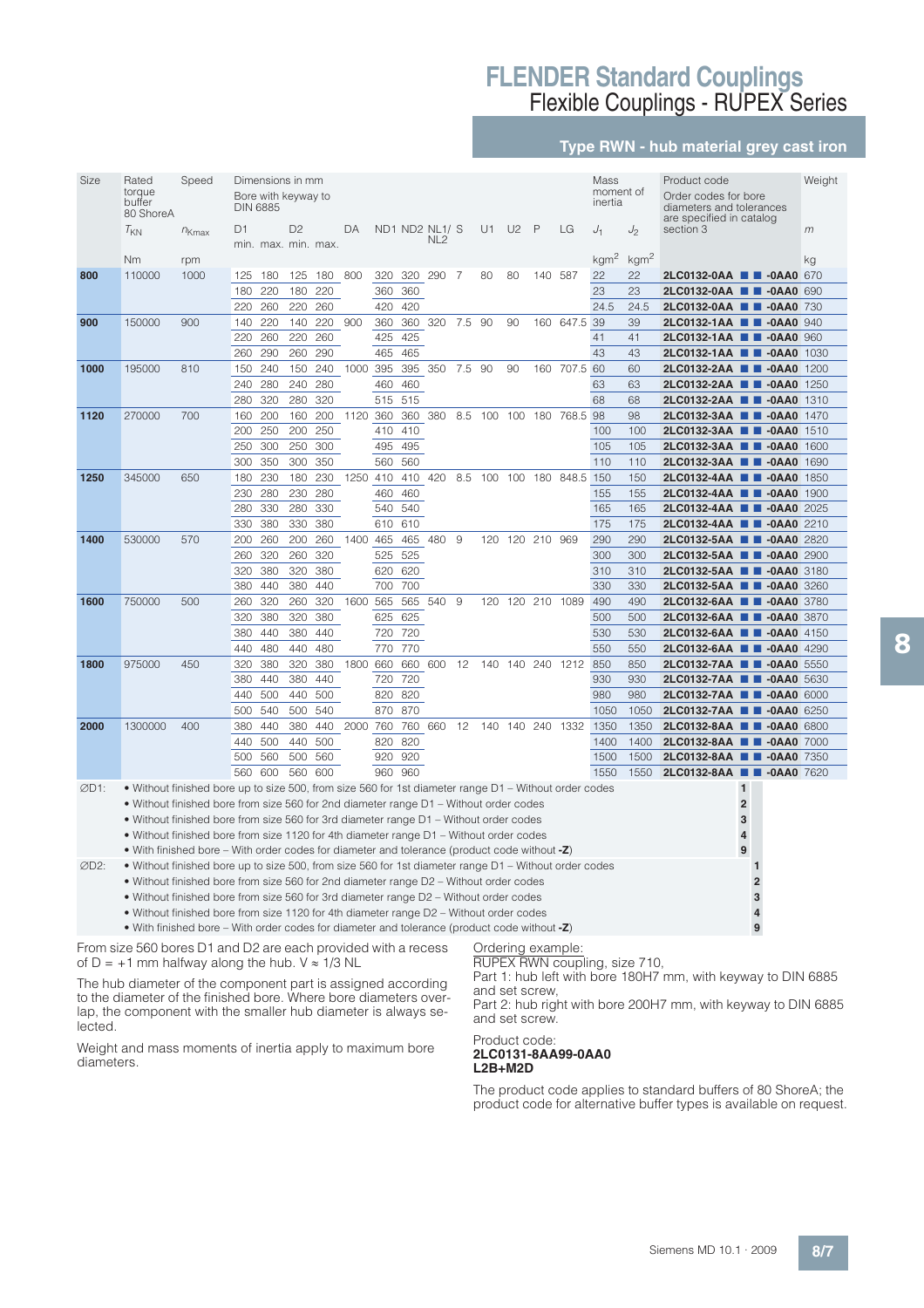## **Type RWS - hub material steel**

### **BSelection and ordering data**



| Size | Rated<br>torque<br>buffer<br>80 ShoreA                                                                | Speed      |                          | Dimensions in mm<br>Bore with keyway to<br><b>DIN 6885</b> |                          |     |     |     |     |                                   |     |    |                |              |            | Mass<br>moment of<br>inertia |       | Product code<br>Order codes for bore<br>diameters and tolerances |                | Weight |
|------|-------------------------------------------------------------------------------------------------------|------------|--------------------------|------------------------------------------------------------|--------------------------|-----|-----|-----|-----|-----------------------------------|-----|----|----------------|--------------|------------|------------------------------|-------|------------------------------------------------------------------|----------------|--------|
|      | $T_{KN}$                                                                                              | $n_{Kmax}$ | D <sub>1</sub>           | min. max. min. max.                                        | D <sub>2</sub>           |     | DА  |     |     | ND1 ND2 NL1/ S<br>NL <sub>2</sub> |     | U1 | U <sub>2</sub> | $\mathsf{P}$ | LG         | $J_1$                        | $J_2$ | are specified in catalog<br>section 3                            |                | m      |
|      | <b>Nm</b>                                                                                             | rpm        |                          |                                                            |                          |     |     |     |     |                                   |     |    |                |              |            | $kgm2$ kgm <sup>2</sup>      |       |                                                                  |                | kg     |
| 105  | 200                                                                                                   | 10000      | $\qquad \qquad -$        | 32                                                         | $\qquad \qquad -$        | 38  | 105 | 53  | 59  | 45                                | 3   | 13 | 12             | 30           | 93         |                              |       | 0.001 0.001 2LC0130-1AB <b>B</b> -0AA0                           |                | 1.9    |
| 125  | 350                                                                                                   | 9000       | $\overline{\phantom{a}}$ | 40                                                         | $\overline{\phantom{a}}$ | 48  | 125 | 65  | 68  | 50                                | 3   | 16 | 15             | 35           | 103        |                              |       | 0.003 0.003 2LC0130-2AB <b>0 -0AA0</b> 3.2                       |                |        |
| 144  | 500                                                                                                   | 7800       | $\overline{\phantom{0}}$ | 50                                                         | $\overline{\phantom{a}}$ | 60  | 144 | 76  | 84  | 55                                | 3   | 16 | 15             | 35           | 113        |                              |       | 0.004 0.006 2LC0130-3AB <b>8 -0AA0</b> 4.5                       |                |        |
| 162  | 750                                                                                                   | 6900       | $\overline{\phantom{a}}$ | 55                                                         | $\overline{\phantom{0}}$ | 65  | 162 | 85  | 92  | 60                                | 3.5 | 20 | 18             | 40           |            |                              |       | 123.5 0.007 0.013 2LC0130-4AB <b>B 0.0AA0</b> 6.7                |                |        |
| 178  | 950                                                                                                   | 6300       | $\overline{a}$           | 70                                                         | $\overline{\phantom{0}}$ | 75  | 178 | 102 | 108 | 70                                | 3.5 | 20 | 18             | 40           |            | 143.5 0.014 0.022            |       | 2LC0130-5AB 2-0AA0 9.7                                           |                |        |
| 198  | 1300                                                                                                  | 5600       | $\overline{a}$           | 80                                                         | $\overline{\phantom{0}}$ | 85  | 198 | 120 | 128 | 80                                | 3.5 | 20 | 18             | 40           |            | 163.5 0.022 0.030            |       | 2LC0130-6AB <b>B</b> -0AA0 12.9                                  |                |        |
| 228  | 2200                                                                                                  | 4900       | $\overline{\phantom{0}}$ | 85                                                         | $\overline{\phantom{0}}$ | 95  | 228 | 129 | 140 | 90                                | 3.5 | 26 | 24             | 50           |            | 183.5 0.038 0.071            |       | 2LC0130-7AB <b>1 -0AA0</b> 19                                    |                |        |
| 252  | 2750                                                                                                  | 4400       | $\qquad \qquad -$        | 100                                                        | $\overline{\phantom{a}}$ | 110 | 252 | 150 | 160 | 100                               | 3.5 | 26 | 24             | 50           | 203.5 0.07 |                              | 0.12  | 2LC0130-8AB <b>B</b> -0AA0 26.3                                  |                |        |
| 285  | 4300                                                                                                  | 3900       | 48                       | 110                                                        | 48                       | 120 | 285 | 164 | 175 | 110                               | 4.5 | 32 | 30             | 60           | 224.5 0.13 |                              | 0.21  | 2LC0131-0AB <b>B</b> -0AA0 39                                    |                |        |
| 320  | 5500                                                                                                  | 3500       | 55                       | 125                                                        | 55                       | 130 | 320 | 180 | 192 | 125                               | 4.5 | 32 | 30             | 60           | 254.5 0.23 |                              | 0.32  | 2LC0131-1AB <b>1 -0AA0</b> 53                                    |                |        |
| 360  | 7800                                                                                                  | 3100       | 65                       | 135                                                        | 65                       | 140 | 360 | 200 | 210 | 140                               | 4.5 | 42 | 42             | 75           | 284.5 0.41 |                              | 0.69  | 2LC0131-2AB 2-0AA0 78                                            |                |        |
| 400  | 12500                                                                                                 | 2800       | 75                       | 150                                                        | 75                       | 150 | 400 | 230 | 230 | 160                               | 4.5 | 42 | 42             | 75           | 324.5 0.92 |                              | 0.92  | 2LC0131-3AB 2-0AA0 110                                           |                |        |
| 450  | 18500                                                                                                 | 2500       | 85                       | 170                                                        | 85                       | 170 | 450 | 260 | 260 | 180                               | 5.5 | 52 | 52             | 90           | 365.5 1.7  |                              | 1.7   | 2LC0131-4AB <b>III -0AA0</b> 163                                 |                |        |
| 500  | 25000                                                                                                 | 2200       | 95                       | 190                                                        | 95                       | 190 | 500 | 290 | 290 | 200                               | 5.5 | 52 | 52             | 90           | 405.5 2.8  |                              | 2.8   | 2LC0131-5AB 2-0AA0 217                                           |                |        |
| 560  | 39000                                                                                                 | 2000       | 100                      | 165                                                        | 100                      | 165 | 560 | 250 | 250 | 220                               | 6   | 68 | 68             | 120          | 446        | 4.8                          | 4.8   | 2LC0131-6AB <b>B</b> -0AA0 274                                   |                |        |
|      |                                                                                                       |            | 165                      | 200                                                        | 165                      | 200 |     | 300 | 300 |                                   |     |    |                |              |            | 5.2                          | 5.2   | 2LC0131-6AB <b>B</b> -0AA0 292                                   |                |        |
|      |                                                                                                       |            | 200                      | 210                                                        | 200                      | 210 |     | 320 | 320 |                                   |     |    |                |              |            | 5.4                          | 5.4   | 2LC0131-6AB <b>III -0AA0</b> 305                                 |                |        |
| 630  | 52000                                                                                                 | 1800       | 100                      | 165                                                        | 100                      | 165 | 630 | 250 |     | 250 240 6                         |     | 68 | 68             | 120          | 486        | 7.6                          | 7.6   | 2LC0131-7AB <b>TH</b> -0AA0 352                                  |                |        |
|      |                                                                                                       |            | 165                      | 200                                                        | 165                      | 200 |     | 300 | 300 |                                   |     |    |                |              |            | 7.9                          | 7.9   | 2LC0131-7AB <b>1 -0AA0</b> 370                                   |                |        |
|      |                                                                                                       |            | 200                      | 235                                                        | 200                      | 235 |     | 355 | 355 |                                   |     |    |                |              |            | 8.7                          | 8.7   | 2LC0131-7AB <b>B</b> -0AA0 400                                   |                |        |
| 710  | 84000                                                                                                 | 1600       | 110                      | 190                                                        | 110                      | 190 | 710 | 290 |     | 290 260 7                         |     | 80 | 80             | 140 527      |            | 14.4                         | 14.4  | 2LC0131-8AB <b>III</b> -0AA0 507                                 |                |        |
|      |                                                                                                       |            | 190                      | 220                                                        | 190                      | 220 |     | 330 | 330 |                                   |     |    |                |              |            | 14.6                         | 14.6  | 2LC0131-8AB <b>1 -0AA0</b> 530                                   |                |        |
|      |                                                                                                       |            | 220                      | 250                                                        | 220                      | 250 |     | 385 | 385 |                                   |     |    |                |              |            | 15.9                         | 15.9  | 2LC0131-8AB <b>III -0AA0</b> 560                                 |                |        |
| ØD1: | • Without finished bore up to size 500, from size 560 for 1st diameter range D1 – Without order codes |            |                          |                                                            |                          |     |     |     |     |                                   |     |    |                |              |            |                              |       |                                                                  | $\mathbf{1}$   |        |
|      | • Without finished bore from size 560 for 2nd diameter range D1 – Without order codes                 |            |                          |                                                            |                          |     |     |     |     |                                   |     |    |                |              |            |                              |       |                                                                  | $\overline{2}$ |        |
|      | • Without finished bore from size 560 for 3rd diameter range D1 – Without order codes                 |            |                          |                                                            |                          |     |     |     |     |                                   |     |    |                |              |            |                              |       |                                                                  | 3              |        |
|      | • With finished bore – With order codes for diameter and tolerance (product code without -Z)          |            |                          |                                                            |                          |     |     |     |     |                                   |     |    |                |              |            |                              |       |                                                                  | 9              |        |
| ØD2: | • Without finished bore up to size 500, from size 560 for 1st diameter range D1 – Without order codes |            |                          |                                                            |                          |     |     |     |     |                                   |     |    |                |              |            |                              |       |                                                                  |                |        |
|      | • Without finished bore from size 560 for 2nd diameter range D2 - Without order codes                 |            |                          |                                                            |                          |     |     |     |     |                                   |     |    |                |              |            |                              |       |                                                                  | $\overline{2}$ |        |
|      | • Without finished bore from size 560 for 3rd diameter range D2 - Without order codes                 |            |                          |                                                            |                          |     |     |     |     |                                   |     |    |                |              |            |                              |       |                                                                  | 3              |        |

• With finished bore – With order codes for diameter and tolerance (product code without **-Z**) **9**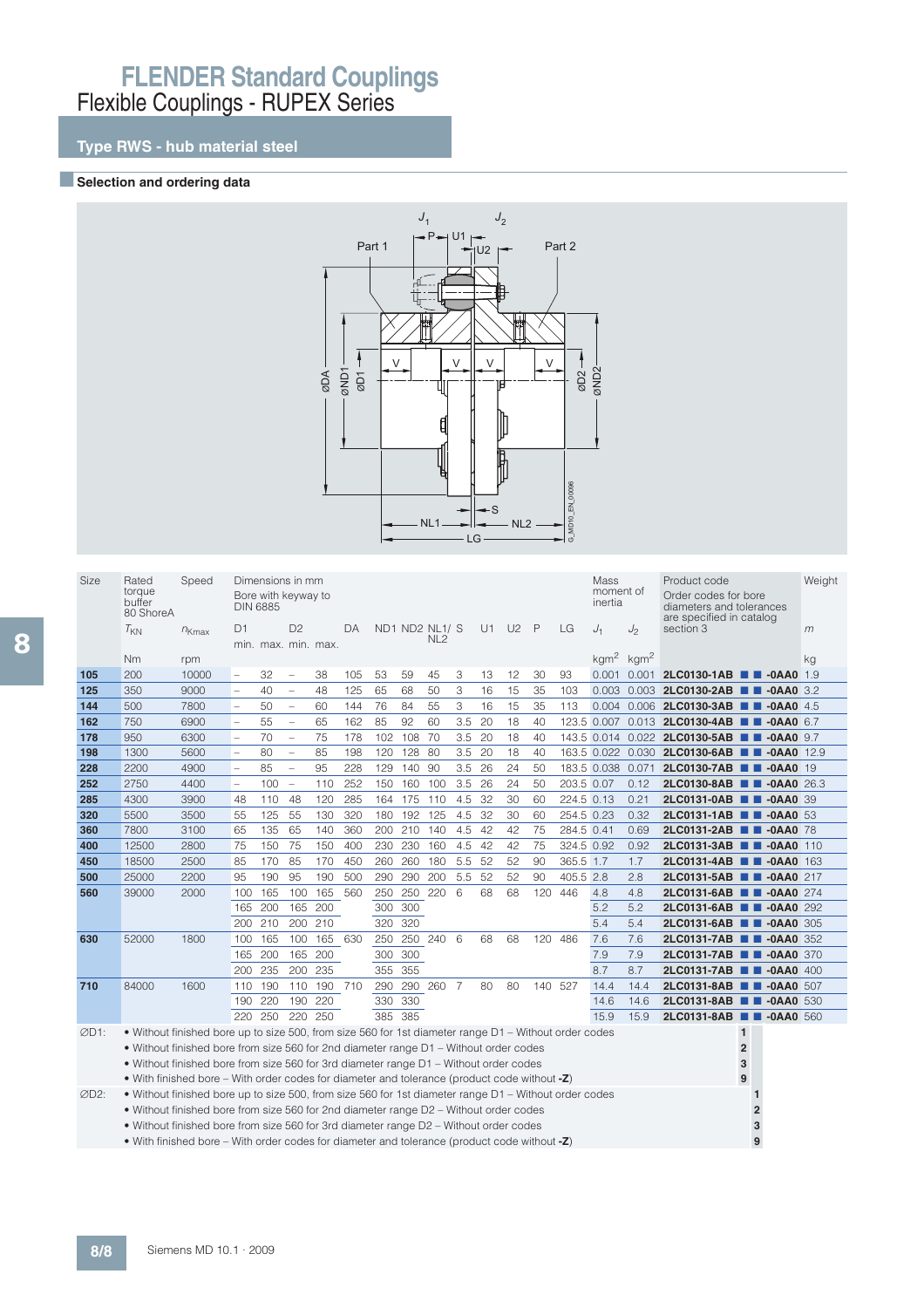### **Type RWS - hub material steel**

| Size | Rated                                                                                                 | Speed      |            |            | Dimensions in mm |                     |                              |            |             |                 |     |                |     |       | Mass             |                  | Product code                                                        |                | Weight |
|------|-------------------------------------------------------------------------------------------------------|------------|------------|------------|------------------|---------------------|------------------------------|------------|-------------|-----------------|-----|----------------|-----|-------|------------------|------------------|---------------------------------------------------------------------|----------------|--------|
|      | torque                                                                                                |            |            |            |                  |                     | Bore with keyway to DIN 6885 |            |             |                 |     |                |     |       | moment of        |                  | Order codes for bore                                                |                |        |
|      | buffer<br>80 ShoreA                                                                                   |            |            |            |                  |                     |                              |            |             |                 |     |                |     |       | inertia          |                  | diameters and tolerances                                            |                |        |
|      |                                                                                                       |            | D1         |            | D <sub>2</sub>   |                     | DA                           |            | ND1 ND2 NL1 |                 | S   | U1             | P   | LG    | $J_1$            | $J_2$            | are specified in catalog<br>section 3                               |                | m      |
|      | $I_{KN}$                                                                                              | $n_{Kmax}$ |            |            |                  | min. max. min. max. |                              |            |             | NL <sub>2</sub> |     | U <sub>2</sub> |     |       |                  |                  |                                                                     |                |        |
|      | Nm                                                                                                    | rpm        |            |            |                  |                     |                              |            |             |                 |     |                |     |       | kgm <sup>2</sup> | kgm <sup>2</sup> |                                                                     |                | kg     |
| 800  | 110000                                                                                                | 1400       | 125        | 210        | 125              | 210                 | 800                          | 320        | 320         | 290             | 7   | 80             | 140 | 587   | 23.1             | 23.1             | 2LC0132-0AB <b>1 -0AA0</b> 683                                      |                |        |
|      |                                                                                                       |            | 210        | 240        | 210              | 240                 |                              | 360        | 360         |                 |     |                |     |       | 23.3             | 23.3             | 2LC0132-0AB ■■ -0AA0                                                |                | 715    |
|      |                                                                                                       |            | 240        | 280        | 240              | 280                 |                              | 420        | 420         |                 |     |                |     |       | 25.7             | 25.7             | 2LC0132-0AB <b>III-0AA0</b> 762                                     |                |        |
| 900  | 150000                                                                                                | 1250       | 140        | 210        | 140              | 210                 | 900                          | 320        | 320         | 320             | 7.5 | 90             | 160 | 647.5 | 40               | 40               | 2LC0132-1AB <b>III</b> -0AA0 907                                    |                |        |
|      |                                                                                                       |            | 210        | 240        | 210              | 240                 |                              | 360        | 360         |                 |     |                |     |       | 41               | 41               | 2LC0132-1AB <b>III</b> -0AA0 933                                    |                |        |
|      |                                                                                                       |            | 240        | 280        | 240              | 280                 |                              | 425        | 425         |                 |     |                |     |       | 44               | 44               | 2LC0132-1AB <b>III-0AA0</b> 1000                                    |                |        |
|      |                                                                                                       |            | 280        | 310        | 280              | 310                 |                              | 465        | 465         |                 |     |                |     |       | 45               | 45               | 2LC0132-1AB ■ ■ -0AA0                                               |                | 1025   |
| 1000 | 195000                                                                                                | 1100       | 150        | 230        | 150              | 230                 | 1000                         | 355        | 355         | 350             | 7.5 | 90             | 160 | 707.5 | 63               | 63               | 2LC0132-2AB <b>III</b> -0AA0 1170                                   |                |        |
|      |                                                                                                       |            | 230        | 260        | 230              | 260                 |                              | 395        | 395         |                 |     |                |     |       | 64               | 64               | 2LC0132-2AB <b>1 -0AA0</b> 1208                                     |                |        |
|      |                                                                                                       |            | 260        | 300        | 260              | 300                 |                              | 460        | 460         |                 |     |                |     |       | 68               | 68               | 2LC0132-2AB <b>III</b> -0AA0 1290                                   |                |        |
|      |                                                                                                       |            | 300        | 340        | 300              | 340                 |                              | 515        | 515         |                 |     |                |     |       | 70               | 70               | 2LC0132-2AB <b>III</b> -0AA0 1343                                   |                |        |
| 1120 | 270000                                                                                                | 1000       | 160        | 240        | 160              | 240                 | 1120                         | 360        | 360         | 380             | 8.5 | 100            | 180 | 768.5 | 105              | 105              | 2LC0132-3AB <b>III-0AA0</b> 1560                                    |                |        |
|      |                                                                                                       |            | 240        | 270        | 240              | 270                 |                              | 410        | 410         |                 |     |                |     |       | 106              | 106              | 2LC0132-3AB <b>III-0AA0</b> 1660                                    |                |        |
|      |                                                                                                       |            | 270<br>330 | 330<br>370 | 270<br>330       | 330<br>370          |                              | 495<br>560 | 495<br>560  |                 |     |                |     |       | 109<br>119       | 109<br>119       | 2LC0132-3AB <b>III-0AA0</b> 1730<br>2LC0132-3AB <b>0 -0AA0</b> 1870 |                |        |
| 1250 | 345000                                                                                                | 900        | 180        | 270        | 180              | 270                 | 1250                         | 410        | 410         | 420             | 8.5 | 100            | 180 | 848.5 | 168              | 168              | 2LC0132-4AB <b>C</b> -0AA0 2000                                     |                |        |
|      |                                                                                                       |            | 270        | 300        | 270              | 300                 |                              | 460        | 460         |                 |     |                |     |       | 172              | 172              | 2LC0132-4AB <b>B</b> -0AA0 2150                                     |                |        |
|      |                                                                                                       |            | 300        | 360        | 300              | 360                 |                              | 540        | 540         |                 |     |                |     |       | 179              | 179              | 2LC0132-4AB <b>0 -0AA0</b> 2200                                     |                |        |
|      |                                                                                                       |            | 360        | 400        | 360              | 400                 |                              | 610        | 610         |                 |     |                |     |       | 189              | 189              | 2LC0132-4AB <b>III-0AA0</b> 2420                                    |                |        |
| 1400 | 530000                                                                                                | 800        | 200        | 310        | 200              | 310                 | 1400                         | 465        | 465         | 480             | 9   | 120            | 210 | 969   | 316              | 316              | 2LC0132-5AB <b>III-0AA0</b> 3020                                    |                |        |
|      |                                                                                                       |            | 310        | 350        | 310              | 350                 |                              | 525        | 525         |                 |     |                |     |       | 322              | 322              | 2LC0132-5AB <b>III -0AA0</b> 3120                                   |                |        |
|      |                                                                                                       |            | 350        | 410        | 350              | 410                 |                              | 620        | 620         |                 |     |                |     |       | 337              | 337              | 2LC0132-5AB <b>III -0AA0</b> 3350                                   |                |        |
|      |                                                                                                       |            | 410        | 460        | 410              | 460                 |                              | 700        | 700         |                 |     |                |     |       | 357              | 357              | 2LC0132-5AB <b>II</b> -0AA0 3570                                    |                |        |
| 1600 | 750000                                                                                                | 700        | 260        | 370        | 260              | 370                 | 1600                         | 565        | 565         | 540             | 9   | 120            | 210 | 1089  | 540              | 540              | 2LC0132-6AB <b>III-0AA0</b> 3890                                    |                |        |
|      |                                                                                                       |            | 370        | 410        | 370              | 410                 |                              | 625        | 625         |                 |     |                |     |       | 554              | 554              | 2LC0132-6AB <b>II</b> -0AA0 4270                                    |                |        |
|      |                                                                                                       |            | 410        | 480        | 410              | 480                 |                              | 720        | 720         |                 |     |                |     |       | 587              | 587              | 2LC0132-6AB <b>III</b> -0AA0 4300                                   |                |        |
|      |                                                                                                       |            | 480        | 510        | 480              | 510                 |                              | 770        | 770         |                 |     |                |     |       | 611              | 611              | 2LC0132-6AB <b>II</b> -0AA0 4630                                    |                |        |
| 1800 | 975000                                                                                                | 600        | 320<br>440 | 440        | 320<br>440       | 440                 | 1800                         | 660        | 660         | 600             | 12  | 140            | 240 | 1212  | 1043             | 1043<br>1072     | 2LC0132-7AB <b>III-0AA0</b> 6230                                    |                |        |
|      |                                                                                                       |            | 480        | 480<br>540 | 480              | 480<br>540          |                              | 720<br>820 | 720<br>820  |                 |     |                |     |       | 1072<br>1122     | 1122             | 2LC0132-7AB <b>0 -0AA0</b> 6460<br>2LC0132-7AB <b>B</b> -0AA0 6770  |                |        |
|      |                                                                                                       |            | 540        | 580        | 540              | 580                 |                              | 870        | 870         |                 |     |                |     |       | 1143             | 1143             | 2LC0132-7AB <b>III -0AA0</b> 7030                                   |                |        |
| 2000 | 1300000                                                                                               | 550        | 380        | 500        | 380              | 500                 | 2000                         | 760        | 760         | 660             | 12  | 140            | 240 | 1332  | 1628             | 1628             | 2LC0132-8AB <b>III-0AA0</b> 8140                                    |                |        |
|      |                                                                                                       |            | 500        | 540        | 500              | 540                 |                              | 820        | 820         |                 |     |                |     |       | 1664             | 1664             | 2LC0132-8AB <b>III-0AA0</b> 8430                                    |                |        |
|      |                                                                                                       |            | 540        | 610        | 540              | 610                 |                              | 920        | 920         |                 |     |                |     |       | 1735             | 1735             | 2LC0132-8AB <b>III-0AA0</b> 8860                                    |                |        |
|      |                                                                                                       |            | 610        | 640        | 610              | 640                 |                              | 960        | 960         |                 |     |                |     |       | 1793             | 1793             | 2LC0132-8AB ■■                                                      | $-0AA0$ 9050   |        |
| ØD1: | • Without finished bore up to size 500, from size 560 for 1st diameter range D1 – Without order codes |            |            |            |                  |                     |                              |            |             |                 |     |                |     |       |                  |                  | $\mathbf{1}$                                                        |                |        |
|      | . Without finished bore from size 560 for 2nd diameter range D1 - Without order codes                 |            |            |            |                  |                     |                              |            |             |                 |     |                |     |       |                  |                  | $\overline{2}$                                                      |                |        |
|      | • Without finished bore from size 560 for 3rd diameter range D1 – Without order codes                 |            |            |            |                  |                     |                              |            |             |                 |     |                |     |       |                  |                  | 3                                                                   |                |        |
|      | • Without finished bore from size 900 for 4th diameter range D1 – Without order codes                 |            |            |            |                  |                     |                              |            |             |                 |     |                |     |       |                  |                  | 4                                                                   |                |        |
|      | • With finished bore – With order codes for diameter and tolerance (product code without -Z)          |            |            |            |                  |                     |                              |            |             |                 |     |                |     |       |                  |                  | 9                                                                   |                |        |
| ØD2: | • Without finished bore up to size 500, from size 560 for 1st diameter range D1 – Without order codes |            |            |            |                  |                     |                              |            |             |                 |     |                |     |       |                  |                  |                                                                     | $\mathbf{1}$   |        |
|      | • Without finished bore from size 560 for 2nd diameter range D2 – Without order codes                 |            |            |            |                  |                     |                              |            |             |                 |     |                |     |       |                  |                  |                                                                     | $\overline{2}$ |        |
|      | • Without finished bore from size 560 for 3rd diameter range D2 – Without order codes                 |            |            |            |                  |                     |                              |            |             |                 |     |                |     |       |                  |                  |                                                                     | 3              |        |
|      | • Without finished bore from size 900 for 4th diameter range D2 – Without order codes                 |            |            |            |                  |                     |                              |            |             |                 |     |                |     |       |                  |                  |                                                                     | 4              |        |
|      | • With finished bore – With order codes for diameter and tolerance (product code without -Z)          |            |            |            |                  |                     |                              |            |             |                 |     |                |     |       |                  |                  |                                                                     | 9              |        |

From size 560 bores D1 and D2 are each provided with a recess of D = +1 mm halfway along the hub.  $V \approx 1/3$  NL

The hub diameter of the component part is assigned according to the diameter of the finished bore. Where bore diameters overlap, the component with the smaller hub diameter is always selected.

Weight and mass moments of inertia apply to maximum bore diameters.

## Ordering example:

RUPEX RWS coupling, size 710,

Part 1: Hub left with bore 180H7 mm, with keyway to DIN 6885 and set screw,

Part 2: Hub right with bore 200H7 mm, with keyway to DIN 6885 and set screw.

Coupling balanced G6.3 in accordance with the half parallel key standard.

Product code: **2LC0131-8AB99-0AA0-Z L2B+M2D+W02**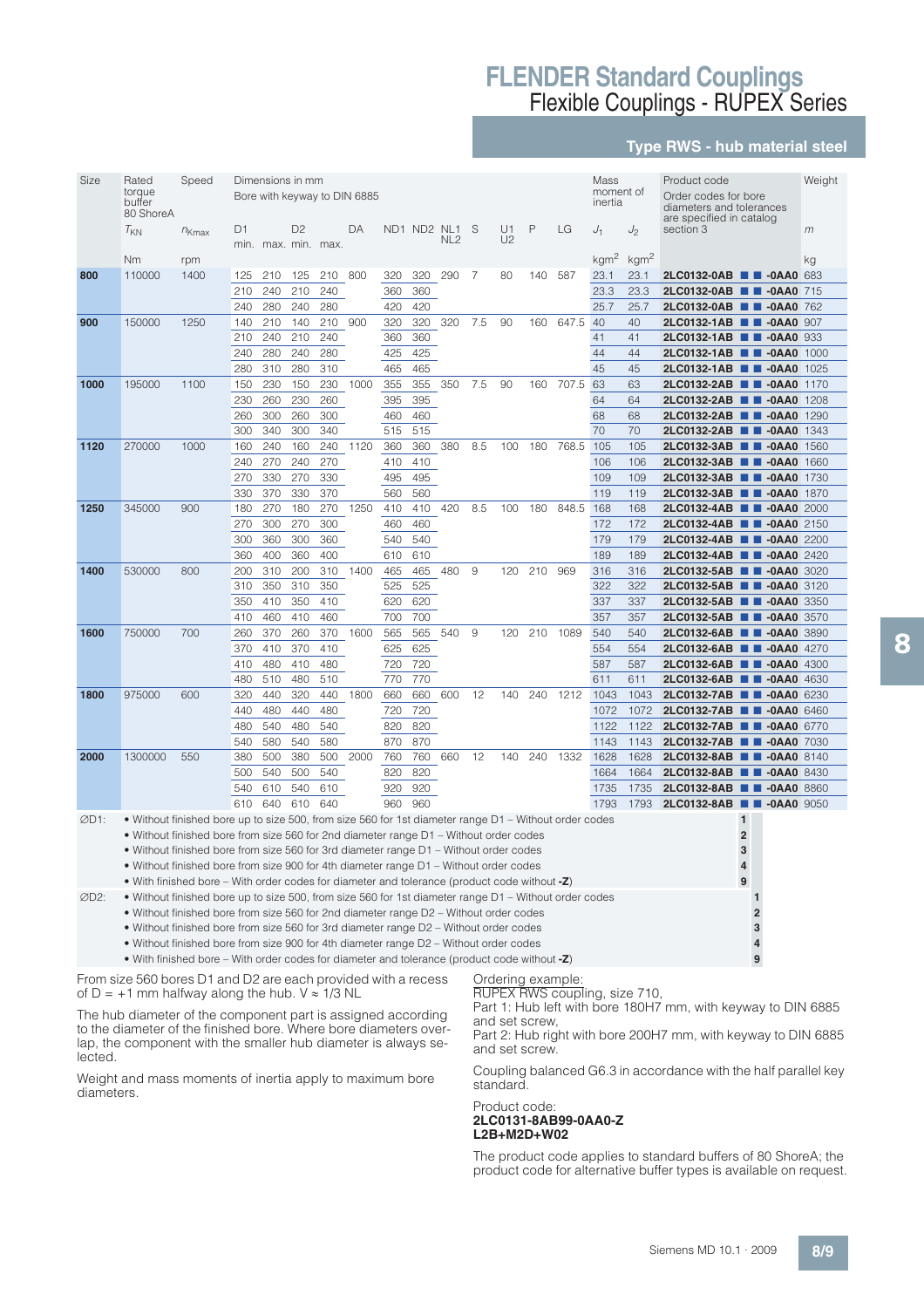## **Type RFN with hub in grey cast iron**

### **Exerction and ordering data**



#### For dimensions U1, P and S2, see type RWN.

| Size | Rated<br>torque<br>buffer<br>80 ShoreA                                                                | Speed      | D1                       | Dimensions in mm<br>Bore with keyway to<br><b>DIN 6885</b> |        |             | DA ND1 NL1 S |                     | LG             | Flange connection<br>DFA FB DFN L1 DFK ZF DFB J1 |    |                     |     |           |       |    | <b>Mass</b><br>moment of<br>inertia | $J_2$ | Product code<br>Order codes for bore<br>diameters and tolerances<br>are specified in catalog<br>section 3 |                | Weight<br>m |
|------|-------------------------------------------------------------------------------------------------------|------------|--------------------------|------------------------------------------------------------|--------|-------------|--------------|---------------------|----------------|--------------------------------------------------|----|---------------------|-----|-----------|-------|----|-------------------------------------|-------|-----------------------------------------------------------------------------------------------------------|----------------|-------------|
|      | $T_{KN}$                                                                                              | $n_{Kmax}$ |                          | min. max.                                                  |        |             |              |                     |                |                                                  |    | H7                  |     |           |       |    |                                     |       |                                                                                                           |                |             |
|      | N <sub>m</sub>                                                                                        | rpm        |                          |                                                            |        |             |              |                     |                |                                                  |    |                     |     |           |       |    | $\text{kgm}^2$ kgm <sup>2</sup>     |       |                                                                                                           |                | kg          |
| 105  | 200                                                                                                   | 7000       | $\overline{\phantom{a}}$ | 32                                                         | 105 53 |             | 45           | 26                  | 71             | 158                                              | 10 |                     |     | 142 6     |       | 9  |                                     |       | 0.001 0.005 <b>2LC0130-1AJ 1-0AA0</b> 2.3                                                                 |                |             |
| 125  | 350                                                                                                   | 6000       | $\overline{\phantom{a}}$ | 40                                                         | 125 65 |             | 50           | 31                  | 81             | 180                                              | 13 |                     |     | 160 6     |       | 11 | 0.003                               |       | 0.012 2LC0130-2AJ 1-0AA0 4.4                                                                              |                |             |
| 144  | 500                                                                                                   | 5250       | $\overline{\phantom{0}}$ | 45                                                         | 144 76 |             | 55           | 31                  | 86             | 200                                              | 13 |                     |     | 180 7     |       | 11 | 0.004                               |       | 0.018 2LC0130-3AJ 1-0AA0 5.0                                                                              |                |             |
| 162  | 750                                                                                                   | 4650       | $\overline{\phantom{0}}$ | 50                                                         | 162 85 |             | 60           |                     | 37.5 97.5      | 220                                              | 13 |                     |     | 200 8     |       | 11 | 0.007                               |       | 0.032 2LC0130-4AJ 1-0AA0 7.3                                                                              |                |             |
| 178  | 950                                                                                                   | 4200       | $\overline{\phantom{a}}$ | 60                                                         |        | 178 102 70  |              |                     | 37.5 107.5 248 |                                                  | 16 |                     |     | 224 8     |       | 14 | 0.014                               | 0.055 | 2LC0130-5AJ 1-0AA0 10                                                                                     |                |             |
| 198  | 1300                                                                                                  | 3750       | $\overline{\phantom{a}}$ | 70                                                         |        | 198 120 80  |              |                     | 37.5 117.5 274 |                                                  | 16 |                     |     | 250 8     |       | 14 |                                     |       | 0.022 0.080 2LC0130-6AJ 1-0AA0 13                                                                         |                |             |
| 228  | 2200                                                                                                  | 3300       | $\overline{a}$           | 80                                                         | 228    | 129         | 90           |                     | 45.5 135.5 314 |                                                  | 20 |                     |     | 282 8     |       | 18 | 0.038                               | 0.18  | 2LC0130-7AJ ■ 1-0AA0 20                                                                                   |                |             |
| 252  | 2750                                                                                                  | 3000       | $\overline{\phantom{a}}$ | 90                                                         |        | 252 150     | 100          |                     | 45.5 145.5 344 |                                                  | 20 |                     |     | 312 8     |       | 18 | 0.07                                | 0.26  | 2LC0130-8AJ 1-0AA0 25.5                                                                                   |                |             |
| 285  | 4300                                                                                                  | 2650       | 48                       | 100                                                        | 285    | 164         | 110          |                     | 55.5 165.5 380 |                                                  | 22 |                     |     | 348 9     |       | 18 | 0.13                                | 0.46  | 2LC0131-0AJ 1-0AA0 38                                                                                     |                |             |
| 320  | 5500                                                                                                  | 2350       | 55                       | 110                                                        |        | 320 180     | 125          |                     | 55.5 175.5 430 |                                                  | 25 |                     |     | 390 9     |       | 22 | 0.23                                | 0.76  | 2LC0131-1AJ 1-0AA0 50                                                                                     |                |             |
| 360  | 7800                                                                                                  | 2100       | 65                       | 120                                                        | 360    | 200         | 140          |                     | 70.5 210.5 480 |                                                  | 25 |                     |     | 440 10    |       | 22 | 0.41                                | 1.4   | 2LC0131-2AJ 1-0AA0 76                                                                                     |                |             |
| 400  | 12500                                                                                                 | 2050       | 75                       | 140                                                        | 400    | 230         | 160          |                     | 74.5 234.5 520 |                                                  | 50 | 380 4               |     | 480       | 10    | 22 | 0.87                                | 1.8   | 2LC0131-3AJ ■ 1-0AA0 125                                                                                  |                |             |
| 450  | 18500                                                                                                 | 1800       | 85                       | 160                                                        | 450    | 260         | 180          |                     | 85.5 265.5 575 |                                                  | 45 | 428 6               |     | 528       | 12 26 |    | 1.7                                 | 3.2   | 2LC0131-4AJ 1-0AA0 170                                                                                    |                |             |
| 500  | 25000                                                                                                 | 1600       | 95                       | 180                                                        |        | 500 290     | 200          |                     | 85.5 285.5 620 |                                                  |    | 45 475              | - 6 | 570 12 26 |       |    | 2.8                                 | 4.3   | 2LC0131-5AJ 1-0AA0 205                                                                                    |                |             |
| 560  | 39000                                                                                                 | 1500       | 100                      | 140                                                        |        | 560 250 220 |              | 106 326             |                | 700                                              |    | 65 532 8            |     | 650 16 26 |       |    | 4.6                                 | 8.2   | 2LC0131-6AJ 1-0AA0 330                                                                                    |                |             |
|      |                                                                                                       |            | 140                      | 180                                                        |        | 300         |              |                     |                |                                                  |    |                     |     |           |       |    | 5                                   |       | 2LC0131-6AJ ■ 1-0AA0 330                                                                                  |                |             |
|      |                                                                                                       |            | 180                      | 200                                                        |        | 320         |              |                     |                |                                                  |    |                     |     |           |       |    | 5.1                                 |       | 2LC0131-6AJ 1-0AA0 340                                                                                    |                |             |
| 630  | 52000                                                                                                 | 1280       | 100                      | 140                                                        |        |             | 630 250 240  | 106 346             |                | 785                                              |    | 60 602 8            |     | 725 16 33 |       |    | 7.2                                 | 13.8  | 2LC0131-7AJ 1-0AA0 390                                                                                    |                |             |
|      |                                                                                                       |            | 140                      | 180                                                        |        | 300         |              |                     |                |                                                  |    |                     |     |           |       |    | 7.7                                 |       | 2LC0131-7AJ 1-0AA0 400                                                                                    |                |             |
|      |                                                                                                       |            | 180                      | 220                                                        |        | 355         |              |                     |                |                                                  |    |                     |     |           |       |    | 8.4                                 |       | 2LC0131-7AJ 1-0AA0 420                                                                                    |                |             |
| 710  | 84000                                                                                                 | 1200       | 110                      | 160                                                        | 710    |             |              | 290 260 127 387     |                | 875                                              |    | 80 675 10 815 18 33 |     |           |       |    | 13                                  | 26    | 2LC0131-8AJ 1-0AA0 550                                                                                    |                |             |
|      |                                                                                                       |            | 160                      | 200                                                        |        | 330         |              |                     |                |                                                  |    |                     |     |           |       |    | 14                                  |       | 2LC0131-8AJ 1-0AA0 550                                                                                    |                |             |
|      |                                                                                                       |            |                          | 200 240                                                    |        | 385         |              |                     |                |                                                  |    |                     |     |           |       |    | 15                                  |       | 2LC0131-8AJ 1-0AA0 570                                                                                    |                |             |
| 800  | 110000                                                                                                | 1000       | 125                      | 180                                                        |        |             |              | 800 320 290 127 417 |                | 1000 70 765 10 930 16 39                         |    |                     |     |           |       |    | 22                                  | 45    | 2LC0131-9AJ ■ 1-0AA0 680                                                                                  |                |             |
|      |                                                                                                       |            | 180                      | 220                                                        |        | 360         |              |                     |                |                                                  |    |                     |     |           |       |    | 23                                  |       | 2LC0131-9AJ 1-0AA0 690                                                                                    |                |             |
|      |                                                                                                       |            |                          | 220 260                                                    |        | 420         |              |                     |                |                                                  |    |                     |     |           |       |    | 24.5                                |       | 2LC0131-9AJ 1-0AA0 710                                                                                    |                |             |
| ØD1: | . Without finished bore up to size 500, from size 560 for 1st diameter range D1 - Without order codes |            |                          |                                                            |        |             |              |                     |                |                                                  |    |                     |     |           |       |    |                                     |       |                                                                                                           | $\mathbf{1}$   |             |
|      | • Without finished bore from size 560 for 2nd diameter range D1 - Without order codes                 |            |                          |                                                            |        |             |              |                     |                |                                                  |    |                     |     |           |       |    |                                     |       |                                                                                                           | $\overline{2}$ |             |
|      | • Without finished bore from size 560 for 3rd diameter range D1 - Without order codes                 |            |                          |                                                            |        |             |              |                     |                |                                                  |    |                     |     |           |       |    |                                     |       |                                                                                                           | $\overline{3}$ |             |

• With finished bore – With order codes for diameter and tolerance (product code without **-Z**) **9**

From size 560 bore D1 is provided with a recess of  $D = +1$  mm halfway along the hub.  $V \approx 1/3$  NL

Weight and mass moments of inertia apply to maximum bore diameters.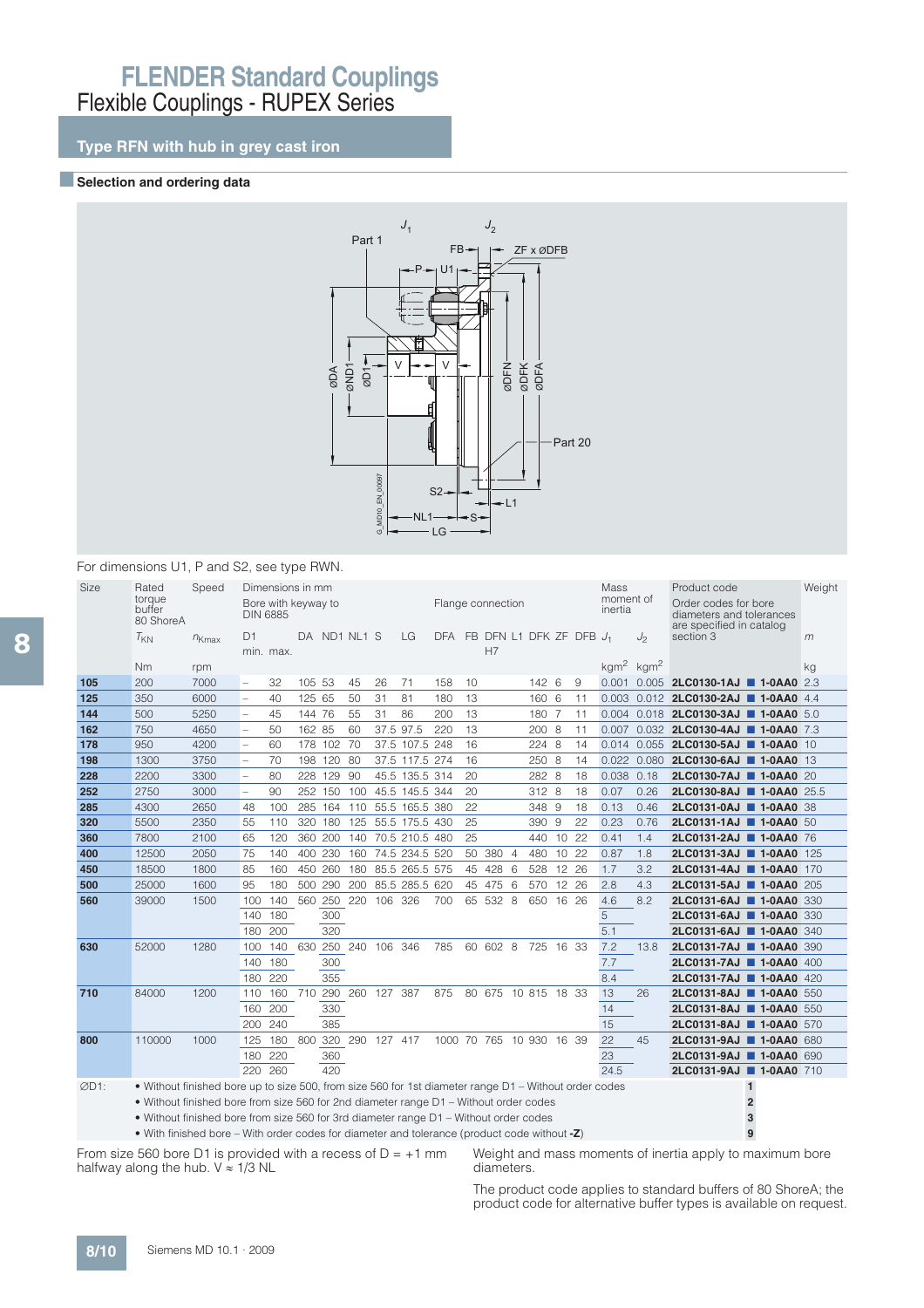## **Type RFS in steel**

### **BSelection and ordering data**



### For dimensions U1, P and S2, see type RWS.

| Size | Rated<br>torque<br>buffer<br>80 ShoreA                                                                | Speed      |                          | Dimensions in mm<br>Bore with keyway to<br><b>DIN 6885</b> |        |             |              |                 |                | Flange connection        |    |                     |   |           |       |    | Mass<br>moment of<br>inertia |       | Product code<br>Order codes for bore<br>diameters and tolerances<br>are specified in catalog | Weight |
|------|-------------------------------------------------------------------------------------------------------|------------|--------------------------|------------------------------------------------------------|--------|-------------|--------------|-----------------|----------------|--------------------------|----|---------------------|---|-----------|-------|----|------------------------------|-------|----------------------------------------------------------------------------------------------|--------|
|      | $T_{KN}$                                                                                              | $n_{Kmax}$ | D1                       | min. max.                                                  |        |             | DA ND1 NL1 S |                 | LG             | DFA FB DFN L1 DFK ZF DFB |    | H7                  |   |           |       |    | $J_1$                        | $J_2$ | section 3                                                                                    | m      |
|      | Nm                                                                                                    | rpm        |                          |                                                            |        |             |              |                 |                |                          |    |                     |   |           |       |    | $kgm2$ kgm <sup>2</sup>      |       |                                                                                              | kg     |
| 105  | 200                                                                                                   | 10000      | $\overline{\phantom{a}}$ | 32                                                         | 105 53 |             | 45           | 26              | 71             | 158                      | 10 |                     |   | 142 6     |       | 9  |                              |       | 0.001 0.005 2LC0130-1AK 1-0AA0 2.3                                                           |        |
| 125  | 350                                                                                                   | 9000       | $\overline{\phantom{a}}$ | 40                                                         | 125 65 |             | 50           | 31              | 81             | 180                      | 13 |                     |   | 160 6     |       | 11 |                              |       | 0.003 0.012 2LC0130-2AK 1-0AA0 4.2                                                           |        |
| 144  | 500                                                                                                   | 7800       | $\overline{a}$           | 50                                                         | 144 76 |             | 55           | 31              | 86             | 200                      | 13 |                     |   | 180 7     |       | 11 |                              |       | 0.004 0.018 2LC0130-3AK 1-0AA0 5.0                                                           |        |
| 162  | 750                                                                                                   | 6900       | $\overline{a}$           | 55                                                         | 162 85 |             | 60           |                 | 37.5 97.5      | 220                      | 13 |                     |   | 200 8     |       | 11 |                              |       | 0.007 0.032 2LC0130-4AK 1-0AA0 7.3                                                           |        |
| 178  | 950                                                                                                   | 6300       | $\overline{\phantom{0}}$ | 70                                                         |        | 178 102 70  |              |                 | 37.5 107.5 248 |                          | 16 |                     |   | 224 8     |       | 14 |                              |       | 0.014 0.055 2LC0130-5AK 1-0AA0 10.0                                                          |        |
| 198  | 1300                                                                                                  | 5600       | $\overline{\phantom{0}}$ | 80                                                         |        | 198 120 80  |              |                 | 37.5 117.5 274 |                          | 16 |                     |   | 250 8     |       | 14 |                              |       | 0.022 0.080 2LC0130-6AK 1-0AA0 13                                                            |        |
| 228  | 2200                                                                                                  | 4900       | $\overline{\phantom{a}}$ | 85                                                         |        | 228 129     | 90           |                 | 45.5 135.5 314 |                          | 20 |                     |   | 282 8     |       | 18 | 0.038 0.18                   |       | 2LC0130-7AK 1-0AA0 20                                                                        |        |
| 252  | 2750                                                                                                  | 4400       | $\overline{\phantom{0}}$ | 100                                                        | 252    | 150         | 100          |                 | 45.5 145.5 344 |                          | 20 |                     |   | 312 8     |       | 18 | 0.07                         | 0.26  | 2LC0130-8AK 1-0AA0 25                                                                        |        |
| 285  | 4300                                                                                                  | 3900       | 48                       | 110                                                        | 285    | 164 110     |              |                 | 55.5 165.5 380 |                          | 22 |                     |   | 348 9     |       | 18 | 0.13                         | 0.46  | <b>2LC0131-0AK 1-0AA0 38</b>                                                                 |        |
| 320  | 5500                                                                                                  | 3500       | 55                       | 125                                                        | 320    | 180         | 125          |                 | 55.5 175.5 430 |                          | 25 |                     |   | 390 9     |       | 22 | 0.23                         | 0.76  | 2LC0131-1AK 1-0AA0 50                                                                        |        |
| 360  | 7800                                                                                                  | 3100       | 65                       | 135                                                        | 360    | 200         | 140          |                 | 70.5 210.5 480 |                          | 25 |                     |   | 440 10 22 |       |    | 0.41                         | 1.4   | 2LC0131-2AK 1-0AA0 76                                                                        |        |
| 400  | 12500                                                                                                 | 2800       | 75                       | 150                                                        | 400    | 230         | 160          |                 | 74.5 234.5 520 |                          | 50 | 380 4               |   | 480       | 10 22 |    | 0.92                         | 1.8   | 2LC0131-3AK 1-0AA0 125                                                                       |        |
| 450  | 18500                                                                                                 | 2500       | 85                       | 170                                                        | 450    | 260         | 180          |                 | 85.5 265.5 575 |                          | 45 | 428                 | 6 | 528       | 12 26 |    | 1.7                          | 3.2   | 2LC0131-4AK 1-0AA0 175                                                                       |        |
| 500  | 25000                                                                                                 | 2200       | 95                       | 190                                                        | 500    | 290         | 200          |                 | 85.5 285.5 620 |                          | 45 | 475                 | 6 | 570       | 12 26 |    | 2.8                          | 4.3   | 2LC0131-5AK 1-0AA0 210                                                                       |        |
| 560  | 39000                                                                                                 | 2000       | 100                      | 165                                                        |        | 560 250 220 |              | 106 326         |                | 700                      |    | 65 532 8            |   | 650 16 26 |       |    | 4.8                          | 8.2   | 2LC0131-6AK 1-0AA0 330                                                                       |        |
|      |                                                                                                       |            | 165 200                  |                                                            |        | 300         |              |                 |                |                          |    |                     |   |           |       |    | 5.2                          |       | 2LC0131-6AK ■ 1-0AA0 340                                                                     |        |
|      |                                                                                                       |            | 200 210                  |                                                            |        | 320         |              |                 |                |                          |    |                     |   |           |       |    | 5.4                          |       | 2LC0131-6AK ■ 1-0AA0 340                                                                     |        |
| 630  | 52000                                                                                                 | 1800       | 100                      | 165                                                        | 630    | 250 240     |              | 106 346         |                | 785                      |    | 60 602 8 725 16 33  |   |           |       |    | 7.6                          | 13.8  | 2LC0131-7AK 1-0AA0 390                                                                       |        |
|      |                                                                                                       |            | 165 200                  |                                                            |        | 300         |              |                 |                |                          |    |                     |   |           |       |    | 7.9                          |       | 2LC0131-7AK 1-0AA0 400                                                                       |        |
|      |                                                                                                       |            | 200                      | 235                                                        |        | 355         |              |                 |                |                          |    |                     |   |           |       |    | 8.7                          |       | 2LC0131-7AK 1-0AA0 420                                                                       |        |
| 710  | 84000                                                                                                 | 1600       | 110                      | 190 710                                                    |        |             |              | 290 260 127 387 |                | 875                      |    | 80 675 10 815 18 33 |   |           |       |    | 14.4                         | 26    | 2LC0131-8AK 1-0AA0 550                                                                       |        |
|      |                                                                                                       |            | 190                      | 220                                                        |        | 330         |              |                 |                |                          |    |                     |   |           |       |    | 14.6                         |       | 2LC0131-8AK 1-0AA0 560                                                                       |        |
|      |                                                                                                       |            | 220                      | 250                                                        |        | 385         |              |                 |                |                          |    |                     |   |           |       |    | 15.9                         |       | 2LC0131-8AK 1-0AA0 580                                                                       |        |
| 800  | 110000                                                                                                | 1400       | 125                      | 210 800 320 290                                            |        |             |              | 127 417         |                | 1000 70 765 10 930 16 39 |    |                     |   |           |       |    | 23.1                         | 45    | 2LC0131-9AK 1-0AA0 690                                                                       |        |
|      |                                                                                                       |            | 210 240                  |                                                            |        | 360         |              |                 |                |                          |    |                     |   |           |       |    | 23.3                         |       | 2LC0131-9AK 1-0AA0 710                                                                       |        |
|      |                                                                                                       |            | 240 280                  |                                                            |        | 420         |              |                 |                |                          |    |                     |   |           |       |    | 25.7                         |       | 2LC0131-9AK ■ 1-0AA0 730                                                                     |        |
| ØD1: | • Without finished bore up to size 500, from size 560 for 1st diameter range D1 – Without order codes |            |                          |                                                            |        |             |              |                 |                |                          |    |                     |   |           |       |    |                              |       | 1                                                                                            |        |
|      | • Without finished bore from size 560 for 2nd diameter range D1 - Without order codes                 |            |                          |                                                            |        |             |              |                 |                |                          |    |                     |   |           |       |    |                              |       | $\overline{2}$                                                                               |        |
|      | • Without finished bore from size 560 for 3rd diameter range D1 - Without order codes                 |            |                          |                                                            |        |             |              |                 |                |                          |    |                     |   |           |       |    |                              |       | 3                                                                                            |        |
|      |                                                                                                       |            |                          |                                                            |        |             |              |                 |                |                          |    |                     |   |           |       |    |                              |       |                                                                                              |        |

• With finished bore – With order codes for diameter and tolerance (product code without **-Z**) **9**

From size 560 bore D1 is provided with a recess of  $D = +1$  mm halfway along the hub.  $V \approx 1/3$  NL

Weight and mass moments of inertia apply to maximum bore diameters.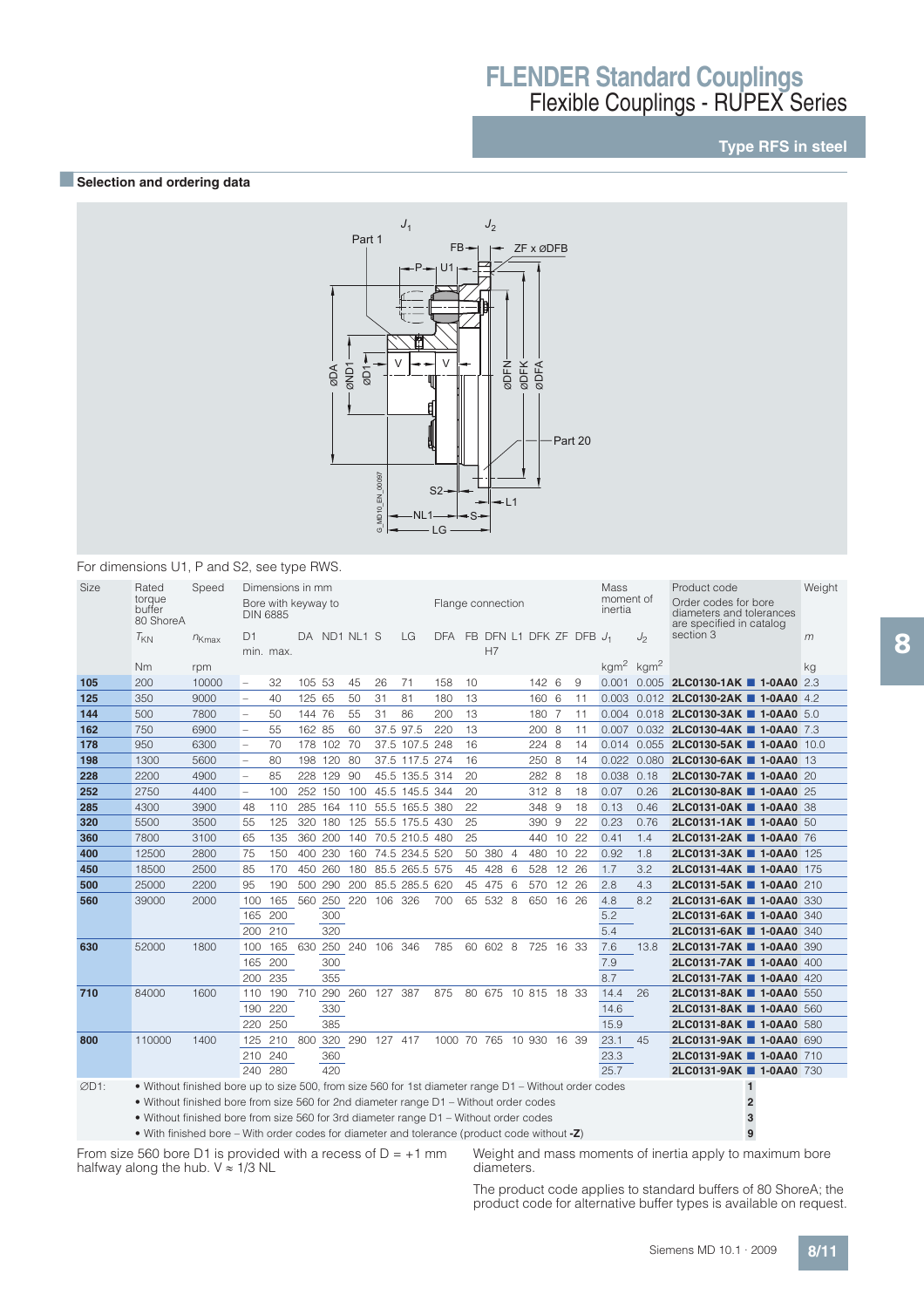## **Type RWB with brake disk to DIN 15432**

### **BSelection and ordering data**



|   | Size | Rated                         |    | Dimensions in mm                       |                |    |        |         |     |
|---|------|-------------------------------|----|----------------------------------------|----------------|----|--------|---------|-----|
|   |      | torque<br>buffer<br>80 ShoreA |    | Bore with keyway to<br><b>DIN 6885</b> |                |    |        |         |     |
|   |      | $\tau_{\text{KN}}$            | D1 |                                        | D <sub>2</sub> |    | DA     | ND1 ND2 |     |
| 8 |      |                               |    | min. max. min. max.                    |                |    |        |         |     |
|   |      | Nm                            |    |                                        |                |    |        |         |     |
|   | 144  | 500                           |    | 45                                     |                | 45 | 144 76 |         | 84  |
|   | 162  | 750                           |    | 50                                     |                | 50 | 162 85 |         | 92  |
|   | 178  | 950                           |    | 60                                     |                | 60 | 178    | 102     | 108 |

| <b>Size</b> | Rated                                                                                                                                         |                          | Dimensions in mm    |                |     |     |     |             |     |                 |     |    |    |             |                        |           |                        |           |                | Product code                                                                               |
|-------------|-----------------------------------------------------------------------------------------------------------------------------------------------|--------------------------|---------------------|----------------|-----|-----|-----|-------------|-----|-----------------|-----|----|----|-------------|------------------------|-----------|------------------------|-----------|----------------|--------------------------------------------------------------------------------------------|
|             | torque<br>buffer<br>80 ShoreA                                                                                                                 | <b>DIN 6885</b>          | Bore with keyway to |                |     |     |     |             |     |                 |     |    |    |             | Brake disk             |           |                        |           |                | Plain text specification <b>DB</b> ;<br><b>BB</b> ; D6; NL2 required for<br>order code POY |
|             | $T_{KN}$                                                                                                                                      | D1                       | min. max. min. max. | D <sup>2</sup> |     | DA  |     | ND1 ND2 NL1 |     | $NL2$ S<br>max. |     | U1 | P  | LG.<br>max. | <b>DB</b><br>max. min. | <b>DB</b> | D <sub>6</sub><br>min. | <b>BB</b> | L <sub>6</sub> | Order codes for bore<br>diameters and tolerances<br>are specified in catalog               |
|             | Nm                                                                                                                                            |                          |                     |                |     |     |     |             |     |                 |     |    |    |             |                        |           |                        |           |                | section 3                                                                                  |
| 144         | 500                                                                                                                                           |                          | 45                  |                | 45  | 144 | -76 | 84          | 55  | 219             | 3   | 16 | 35 | 277         | 500                    | 315       | 175                    | 30        | 34             | 2LC0130-3AE 2 -0ZA0<br>P <sub>0</sub> Y                                                    |
| 162         | 750                                                                                                                                           |                          | 50                  |                | 50  | 162 | -85 | 92          | 60  | 219             | 3.5 | 20 | 40 | 282.5       | 560                    | 315       | 175                    | 30        | 34             | 2LC0130-4AE 2-0ZA0<br>P <sub>0</sub> Y                                                     |
| 178         | 950                                                                                                                                           | $\overline{\phantom{0}}$ | 60                  |                | 60  | 178 | 102 | 108         | 70  | 219             | 3.5 | 20 | 40 | 292.5       | 560                    | 355       | 200                    | 30        | 34             | 2LC0130-5AE <b>1 4</b> -0ZA0<br>P <sub>0</sub> Y                                           |
| 198         | 1300                                                                                                                                          | $\overline{\phantom{0}}$ | 70                  |                | 70  | 198 | 120 | 128         | 80  | 219             | 3.5 | 20 | 40 | 302.5       | 560                    | 355       | 200                    | 30        | 34             | 2LC0130-6AE 2 -0ZA0<br><b>POY</b>                                                          |
| 228         | 2200                                                                                                                                          |                          | 80                  |                | 80  | 228 | 129 | 140         | 90  | 219             | 3.5 | 26 | 50 | 312.5       | 800                    | 450       | 250                    | 30        | 34             | 2LC0130-7AE 2 -0ZA0<br>P <sub>0</sub> Y                                                    |
| 252         | 2750                                                                                                                                          |                          | 90                  | 38             | 100 | 252 | 150 | 160         | 100 | 219             | 3.5 | 26 | 50 | 322.5       | 800                    | 500       | 280                    | 30        | 34             | 2LC0130-8AE <b>1 4</b> -0ZA0<br>P <sub>0</sub> Y                                           |
| 285         | 4300                                                                                                                                          | 48                       | 100                 | 48             | 110 | 285 | 164 | 175         | 110 | 219             | 4.5 | 32 | 60 | 333.5       | 800                    | 560       | 310                    | 30        | 34             | 2LC0131-0AE 2-0ZA0<br>P <sub>0</sub> Y                                                     |
| 320         | 5500                                                                                                                                          | 55                       | 110                 | 55             | 120 | 320 | 180 | 192         | 125 | 219             | 4.5 | 32 | 60 | 348.5       | 1000                   | 630       | 350                    | 30        | 34             | 2LC0131-1AE 2 -0ZA0<br><b>POY</b>                                                          |
| ØD1:        | • Without finished bore - Without order codes                                                                                                 |                          |                     |                |     |     |     |             |     |                 |     |    |    |             |                        |           |                        |           |                | $\mathbf{1}$<br>9                                                                          |
| ØD2:        | • With finished bore – With order codes for diameter and tolerance (product code without -Z)<br>• Without finished bore - Without order codes |                          |                     |                |     |     |     |             |     |                 |     |    |    |             |                        |           |                        |           |                |                                                                                            |
|             |                                                                                                                                               |                          |                     |                |     |     |     |             |     |                 |     |    |    |             |                        |           |                        |           |                |                                                                                            |
|             | • With finished bore – With order codes for diameter and tolerance (product code without $-Z$ )                                               |                          |                     |                |     |     |     |             |     |                 |     |    |    |             |                        |           |                        |           |                | 9                                                                                          |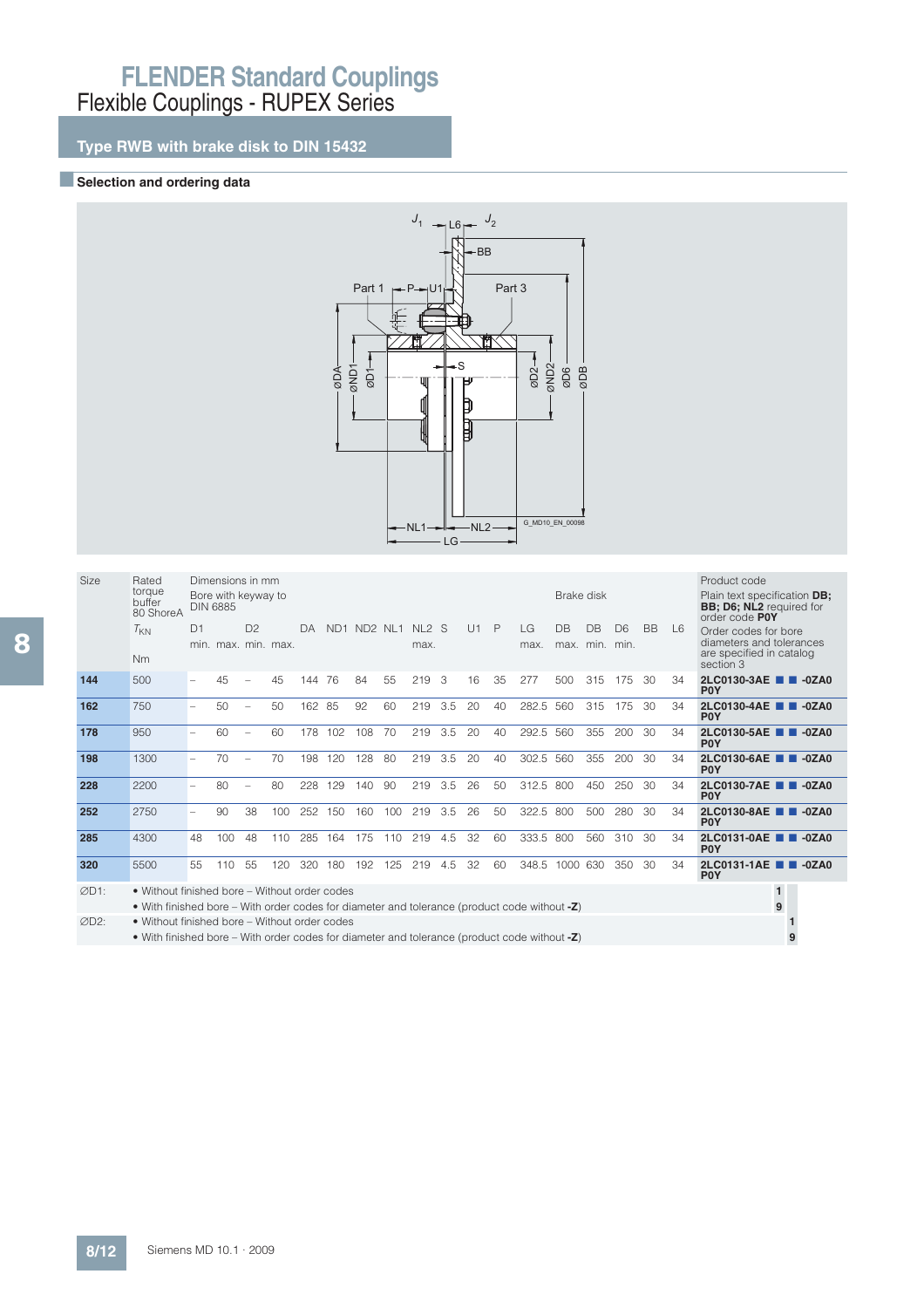**Type RWB with brake disk to DIN 15432**

#### **Brake disk diameter DB in accordance with customer specification.**

Additional sizes are available on request. Further dimensions for part 3 on request.

Maximum speed in rpm:  $n_{Kmax}$  = 1146/DB DB in m Observe maximum speed of type RWN!

Mass moments of inertia and weights can be sufficiently precisely determined as follows:

- $\bullet$  Mass moments of inertia in kgm<sup>2</sup>:
- $J_1 = J_1$  from type RWN<br> $J_2 = J_2$  from type RWN + 710  $\cdot$  BB  $\cdot$  DB<sup>4</sup> BB, DB in m • Weight in kg:
- $m = m$  from type RWN + 5700  $\cdot$  BB  $\cdot$  DB<sup>2</sup> BB, DB in m

Ordering example:

RUPEX RWB coupling, size 252, Part 1: Bore D1 = 48H7 mm, keyway to DIN 6885-1 and set screw,

Part 3: Brake disk DB = 630; BB = 30 mm; D6 = 350 mm, bore 42H7 mm, keyway to DIN 6885-1 P9 and set screw. Hub reduced to  $NL2 = 200$  mm

Coupling micro-balanced G6.3 at 1500 rpm in accordance with the half parallel key standard.

Mass moment of inertia:  $J_1 = 0.07$  kgm<sup>2</sup>,<br> $J_2 = 0.12$  kgm<sup>2</sup> + 3.3 kgm<sup>2</sup> = 3.42 kgm<sup>2</sup> Weight:

 $m = 26.3$  kg + 68 kg = 94.3 kg

Product code: **2LC0130-8AE99-0ZA0-Z L1B+M0X+P0Y+W02** plain text to P0Y: **DB = 630 mm; BB = 30 mm; D6 = 350 mm; NL2 = 200 mm**

The product code applies to standard buffers of 80 ShoreA; the product code for alternative buffer types is available on request. 8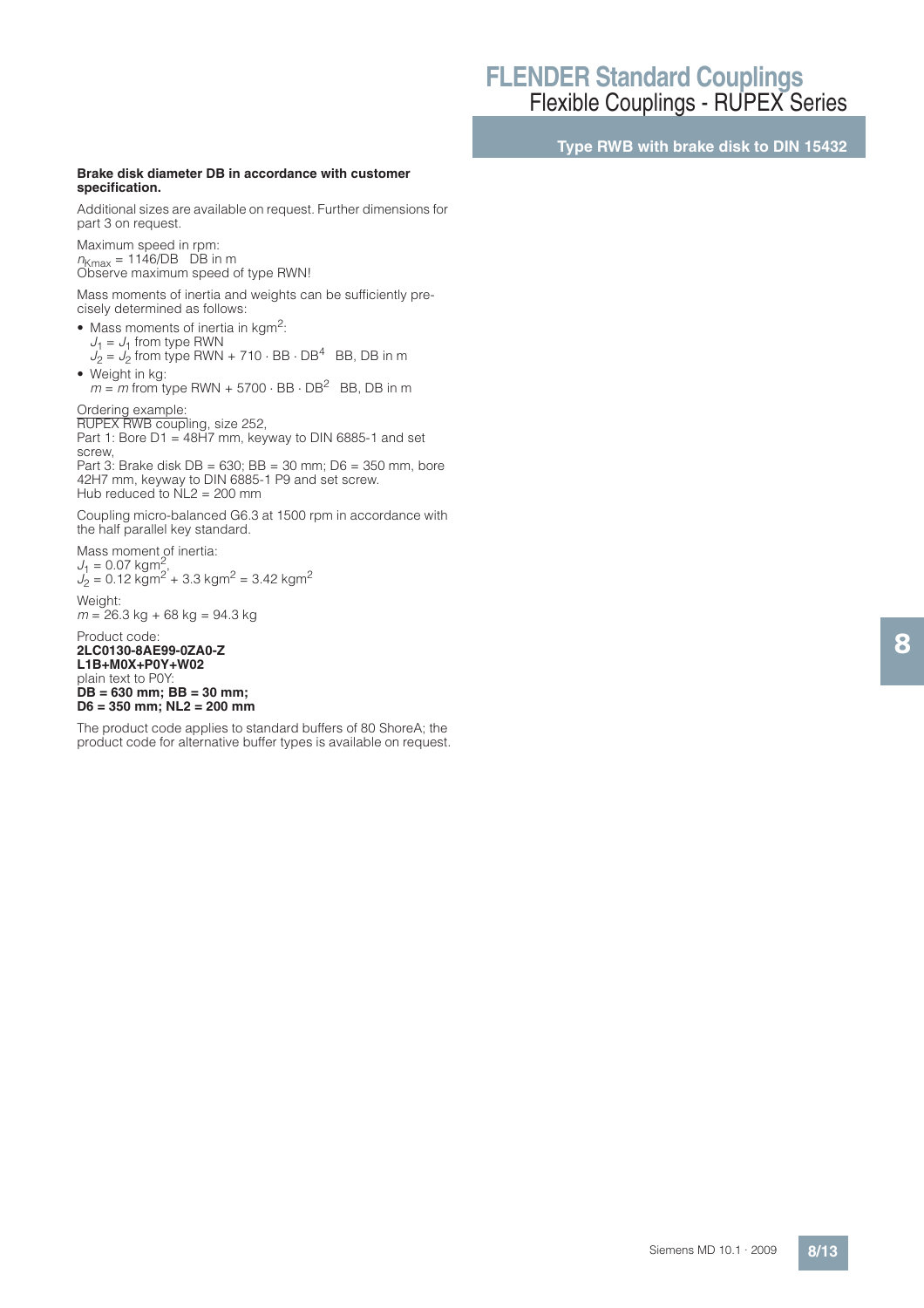**Type RBS with brake disk to DIN 15432 Sizes 144 to 360**

### **BSelection and ordering data**



| Size | Rated<br>torque<br>buffer<br>80 ShoreA                                                                                                        | <b>DIN 6885</b> |     | Dimensions in mm<br>Bore with keyway to |     |     |     |             |     |                           |     |    |    |            | Brake disk        |                        |           |                | Product code<br>Plain text specification <b>DB:</b><br><b>BB</b> ; D6; NL2 required for<br>order code P0Y |
|------|-----------------------------------------------------------------------------------------------------------------------------------------------|-----------------|-----|-----------------------------------------|-----|-----|-----|-------------|-----|---------------------------|-----|----|----|------------|-------------------|------------------------|-----------|----------------|-----------------------------------------------------------------------------------------------------------|
|      | $T_{KN}$<br><b>Nm</b>                                                                                                                         | D1              |     | D <sup>2</sup><br>min. max. min. max.   |     | DA. |     | ND1 ND2 NL1 |     | NL <sub>2</sub> S<br>max. |     | U1 | P  | LG<br>max. | <b>DB</b><br>min. | D <sub>6</sub><br>min. | <b>BB</b> | $\overline{6}$ | Order codes for bore<br>diameters and tolerances<br>are specified in catalog<br>section 3                 |
| 144  | 500                                                                                                                                           |                 | 50  | $\overline{\phantom{0}}$                | 45  | 144 | 76  | 84          | 55  | 219                       | 3   | 16 | 35 | 277        | 315               | 175                    | 30        | 34             | 2LC0130-3AH 2 -0ZA0<br><b>POY</b>                                                                         |
| 162  | 750                                                                                                                                           |                 | 55  | $\overline{\phantom{0}}$                | 50  | 162 | 85  | 92          | 60  | 219                       | 3.5 | 20 | 40 | 282.5      | 315               | 175                    | 30        | 34             | 2LC0130-4AH 2 -0ZA0<br><b>POY</b>                                                                         |
| 178  | 950                                                                                                                                           |                 | 70  | $\overline{\phantom{0}}$                | 60  | 178 | 102 | 108         | 70  | 219                       | 3.5 | 20 | 40 | 292.5      | 355               | 200                    | 30        | 34             | 2LC0130-5AH 2 -0ZA0<br><b>POY</b>                                                                         |
| 198  | 1300                                                                                                                                          |                 | 80  |                                         | 70  | 198 | 120 | 128         | 80  | 219                       | 3.5 | 20 | 40 | 302.5      | 355               | 200                    | 30        | 34             | 2LC0130-6AH 2 -0ZA0<br><b>POY</b>                                                                         |
| 228  | 2200                                                                                                                                          |                 | 85  | $\overline{\phantom{0}}$                | 80  | 228 | 129 | 140         | 90  | 219                       | 3.5 | 26 | 50 | 312.5      | 450               | 250                    | 30        | 34             | 2LC0130-7AH 2 -0ZA0<br><b>POY</b>                                                                         |
| 252  | 2750                                                                                                                                          |                 | 100 | 38                                      | 100 | 252 | 150 | 160         | 100 | 219                       | 3.5 | 26 | 50 | 322.5      | 500               | 280                    | 30        | 34             | 2LC0130-8AH 2 -0ZA0<br><b>POY</b>                                                                         |
| 285  | 4300                                                                                                                                          | 48              | 110 | 48                                      | 120 | 285 | 164 | 175         | 110 | 219                       | 4.5 | 32 | 60 | 333.5      | 560               | 310                    | 30        | 34             | 2LC0131-0AH 2 -0ZA0<br><b>POY</b>                                                                         |
| 320  | 5500                                                                                                                                          | 55              | 125 | 55                                      | 130 | 320 | 180 | 192         | 125 | 219                       | 4.5 | 32 | 60 | 348.5      | 630               | 350                    | 30        | 34             | 2LC0131-1AH 2 -0ZA0<br><b>POY</b>                                                                         |
| 360  | 7800                                                                                                                                          | 65              | 135 | 65                                      | 140 | 360 | 200 | 210         | 140 | 221                       | 4.5 | 42 | 75 | 365.5      | 710               | 390                    | 30        | 34             | 2LC0131-2AE <b>1 4</b> -0ZA0<br><b>POY</b>                                                                |
| ØD1: | • Without finished bore – Without order codes<br>• With finished bore – With order codes for diameter and tolerance (product code without -Z) |                 |     |                                         |     |     |     |             |     |                           |     |    |    |            |                   |                        |           |                | $\blacksquare$<br>9                                                                                       |
| ØD2: | • Without finished bore - Without order codes<br>• With finished bore – With order codes for diameter and tolerance (product code without -Z) |                 |     |                                         |     |     |     |             |     |                           |     |    |    |            |                   |                        |           |                | 9                                                                                                         |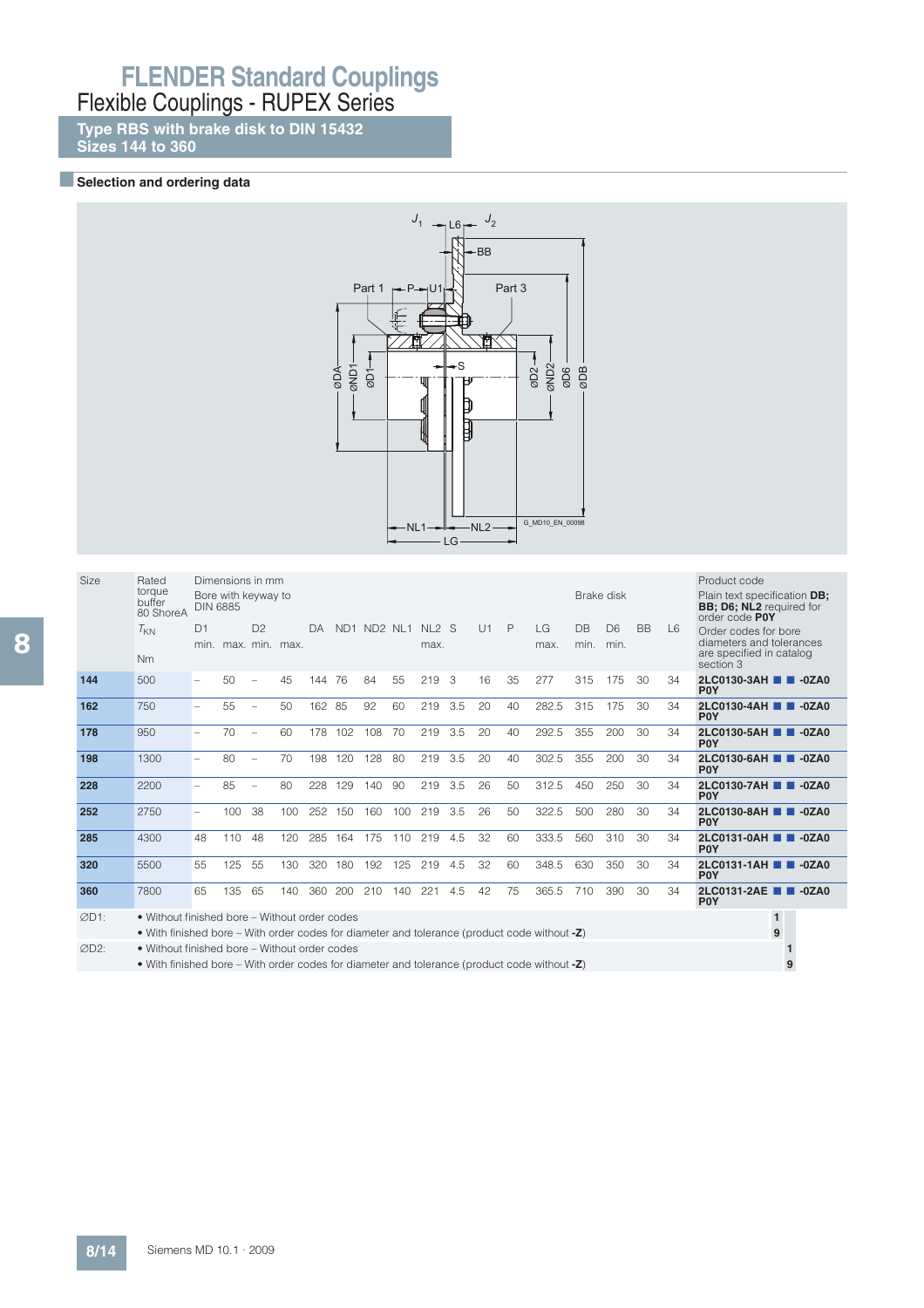**Type RBS with brake disk to DIN 15432 Sizes 144 to 360**

#### **Brake disk diameter DB in accordance with customer specification.**

Additional sizes are available on request. Further dimensions for part 3 on request.

Maximum speed in rpm:  $n_{Kmax}$  = 1528/DB DB in m Observe maximum speed of type RWS!

Mass moments of inertia and weights can be sufficiently precisely determined as follows:

- $\bullet$  Mass moments of inertia in kgm<sup>2</sup>:  $J_1 = J_1$  from type RWS  $J_2 = J_2$  from type RWS + 770  $\cdot$  BB  $\cdot$  DB<sup>4</sup> BB and DB in m
- Weight in kg:  $m = m$  from type RWS + 6160  $\cdot$  BB  $\cdot$  DB<sup>2</sup> BB and DB in m

Ordering example:

RUPEX RBS coupling, size 252, Part 1: Bore D1 = 48H7 mm, keyway to DIN 6885-1 and set screw,

Part 3: Brake disk  $DB = 630 \times BB = 30$  mm,  $D6 = 350$  mm, bore 42H7 mm, keyway to DIN 6885-1 P9 and set screw. Hub reduced to  $NL2 = 200$  mm

Coupling micro-balanced G6.3 at 1500 rpm in accordance with the half parallel key standard.

Mass moment of inertia:  $J_1 = 0.07 \text{ kgm}^2$ ,  $J_2 = 0.12 \text{ kgm}^2 + 3.6 \text{ kgm}^2 = 3.72 \text{ kgm}^2$ 

Weight:  $m = 25.8$  kg + 73 kg = 98.8 kg

Product code: **2LC0130-8AH99-0ZA0-Z L1B+M0X+P0Y+W02** plain text to P0Y: **DB = 630 mm; BB = 30 mm; D6 = 350 mm; NL2 = 200 mm**

The product code applies to standard buffers of 80 ShoreA; the product code for alternative buffer types is available on request. 8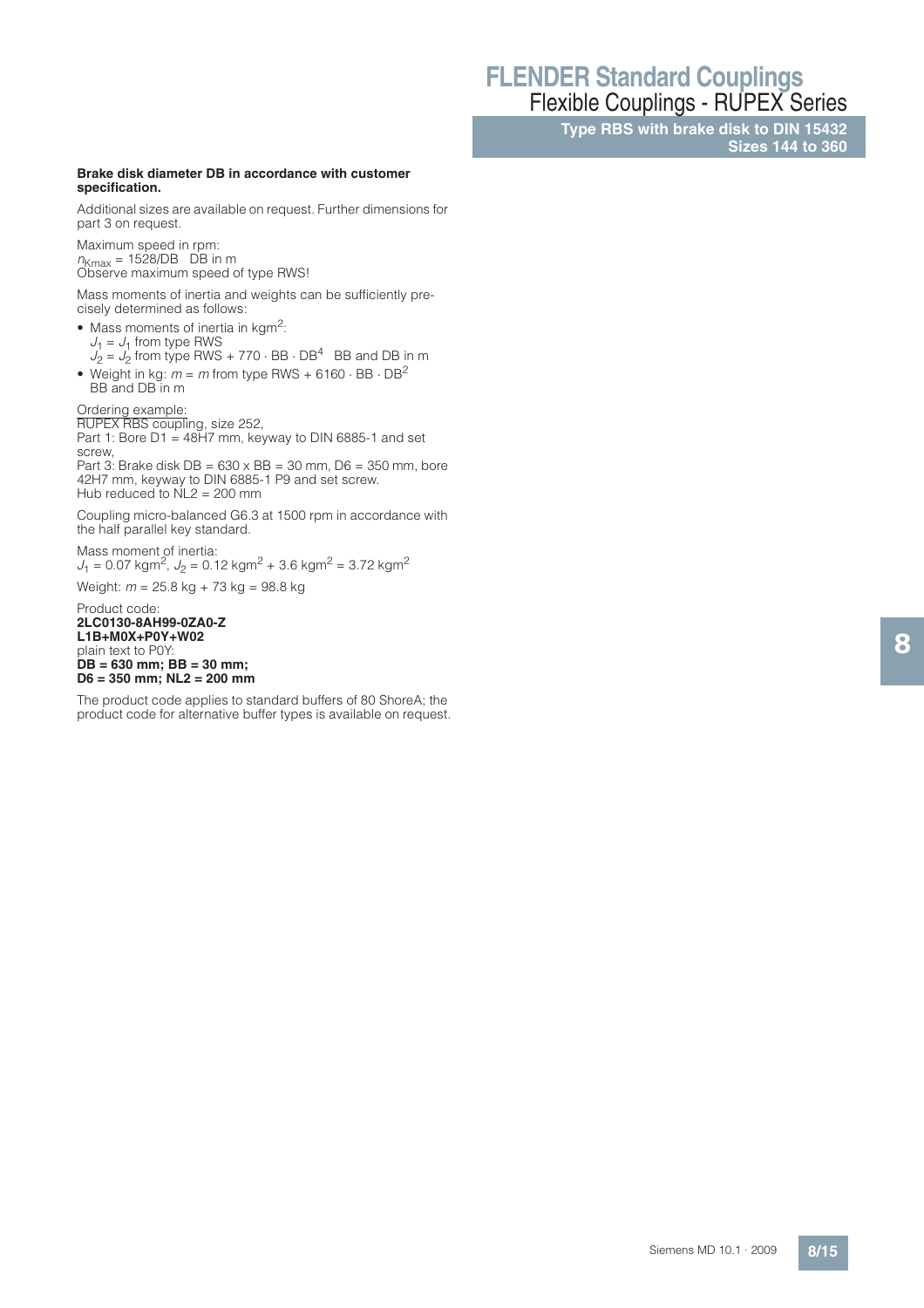**Type RBS with brake disk to DIN 15432 Sizes 400 to 1000**

### **BSelection and ordering data**



| <b>Size</b> | Rated<br>torque<br>buffer                                                                                                                                                                      | <b>DIN 6885</b> | Dimensions in mm<br>Bore with keyway to |                                  |     |     |                 |     |     |               |                |    |     |              | Brake disk                              |           |                | Product code<br>Plain text specification DB;<br><b>BB</b> ; D6; NL2 required for |
|-------------|------------------------------------------------------------------------------------------------------------------------------------------------------------------------------------------------|-----------------|-----------------------------------------|----------------------------------|-----|-----|-----------------|-----|-----|---------------|----------------|----|-----|--------------|-----------------------------------------|-----------|----------------|----------------------------------------------------------------------------------|
|             | 80 ShoreA                                                                                                                                                                                      |                 |                                         |                                  |     |     |                 |     |     |               |                |    |     |              |                                         |           |                | order code POY                                                                   |
|             | $T_{KN}$                                                                                                                                                                                       | D1<br>min.      |                                         | D <sup>2</sup><br>max, min, max, |     | DA  | ND <sub>1</sub> |     |     | ND2 NL1 NL2 S |                | U1 | P   | LG           | D <sub>6</sub><br>min.                  | <b>BB</b> | $\overline{6}$ | Order codes for bore<br>diameters and tolerances<br>are specified in catalog     |
|             | <b>Nm</b>                                                                                                                                                                                      |                 |                                         |                                  |     |     |                 |     |     |               |                |    |     |              |                                         |           |                | section 3                                                                        |
| 400         | 12500                                                                                                                                                                                          | 75              | 150                                     | 75                               | 150 | 400 | 230             | 230 | 160 | 225           | 4.5            | 42 | 75  | 389.5 440    |                                         | 30        | 40             | 2LC0131-3AH 2 -0ZA0<br><b>POY</b>                                                |
| 450         | 18500                                                                                                                                                                                          | 85              | 170                                     | 85                               | 170 | 450 | 260             | 260 | 180 | 225           | 5.5            | 52 | 90  | 410.5 500    |                                         | 30        | 40             | 2LC0131-4AH <b>B</b> -0ZA0<br>P <sub>0</sub> Y                                   |
| 500         | 25000                                                                                                                                                                                          | 95              | 190                                     | 95                               | 190 | 500 | 290             | 290 | 200 | 225           | 5.5            | 52 | 90  | 430.5 500    |                                         | 30        | 40             | 2LC0131-5AH 2 -0ZA0<br>P <sub>0</sub> Y                                          |
| 560         | 39000                                                                                                                                                                                          | 100             | 165                                     | 100                              | 210 | 560 | 250             | 320 | 220 | 225           | 6              | 68 | 120 | 451          | 560                                     | 30        | 40             | 2LC0131-6AH ■ ■ -0ZA0<br>P <sub>0</sub> Y                                        |
|             |                                                                                                                                                                                                | 165             | 200                                     |                                  |     |     | 300             |     |     |               |                |    |     |              |                                         |           |                | 2LC0131-6AH 2 -0ZA0<br>P <sub>0</sub> Y                                          |
|             |                                                                                                                                                                                                | 200             | 210                                     |                                  |     |     | 320             |     |     |               |                |    |     |              |                                         |           |                | 2LC0131-6AH 2 -0ZA0<br>P <sub>0</sub> Y                                          |
| 630         | 52000                                                                                                                                                                                          | 100             | 165                                     | 100                              | 235 | 630 | 250             | 355 | 240 | 240           | 6              | 68 | 120 | 486          | 630                                     | 30        | 55             | 2LC0131-7AH ■ ■ -0ZA0<br><b>POY</b>                                              |
|             |                                                                                                                                                                                                | 165             | 200                                     |                                  |     |     | 300             |     |     |               |                |    |     |              |                                         |           |                | 2LC0131-7AH 2 -0ZA0<br>P <sub>0</sub> Y                                          |
|             |                                                                                                                                                                                                | 200             | 235                                     |                                  |     |     | 355             |     |     |               |                |    |     |              |                                         |           |                | 2LC0131-7AH 2 -0ZA0<br>P <sub>0</sub> Y                                          |
| 710         | 84000                                                                                                                                                                                          | 110             | 190                                     | 110                              | 250 | 710 | 290             | 385 | 260 | 260           | $\overline{7}$ | 80 | 140 | 527          | 710                                     | 30        | 75             | 2LC0131-8AH 2 -0ZA0<br><b>POY</b>                                                |
|             |                                                                                                                                                                                                | 190             | 220                                     |                                  |     |     | 330             |     |     |               |                |    |     |              |                                         |           |                | 2LC0131-8AH 2-0ZA0<br>P <sub>0</sub> Y                                           |
|             |                                                                                                                                                                                                | 220             | 250                                     |                                  |     |     | 385             |     |     |               |                |    |     |              |                                         |           |                | 2LC0131-8AH 2-0ZA0<br>P <sub>0</sub> Y                                           |
| 800         | 110000                                                                                                                                                                                         | 125             | 210                                     | 125                              | 280 | 800 | 320             | 420 | 290 | 290           | $\overline{7}$ | 80 | 140 | 587          | 800                                     | 30        | 75             | 2LC0132-0AH 2 -0ZA0<br>P <sub>0</sub> Y                                          |
|             |                                                                                                                                                                                                | 210             | 240                                     |                                  |     | 360 |                 |     |     |               |                |    |     |              | 2LC0132-0AH 2 -0ZA0<br>P <sub>0</sub> Y |           |                |                                                                                  |
|             |                                                                                                                                                                                                | 240             | 280                                     |                                  |     |     | 420             |     |     |               |                |    |     |              |                                         |           |                | 2LC0132-0AH ■ ■ -0ZA0<br>P <sub>0</sub> Y                                        |
| ØD1:        | • Without finished bore up to size 500, from size 560 for 1st diameter range D1 – Without order codes                                                                                          |                 |                                         |                                  |     |     |                 |     |     |               |                |    |     |              |                                         |           |                | $\mathbf{1}$                                                                     |
|             | . Without finished bore from size 560 for 2nd diameter range D1 - Without order codes                                                                                                          |                 |                                         |                                  |     |     |                 |     |     |               |                |    |     |              |                                         |           |                | $\overline{2}$                                                                   |
|             | • Without finished bore from size 560 for 3rd diameter range D1 – Without order codes                                                                                                          |                 |                                         |                                  |     |     |                 |     |     |               |                |    |     |              |                                         |           |                | 3                                                                                |
|             | • With finished bore – With order codes for diameter and tolerance (product code without -Z)                                                                                                   |                 |                                         |                                  |     |     |                 |     |     |               |                |    |     |              |                                         |           |                | 9                                                                                |
| ØD2:        | • Without finished bore up to size 500, from size 560 for 1st diameter range D1 – Without order codes<br>. Without finished bore from size 560 for 2nd diameter range D2 - Without order codes |                 |                                         |                                  |     |     |                 |     |     |               |                |    |     | $\mathbf{1}$ |                                         |           |                |                                                                                  |
|             |                                                                                                                                                                                                |                 |                                         |                                  |     |     |                 |     |     |               |                |    |     |              |                                         |           |                | $\overline{\mathbf{c}}$                                                          |
|             | • Without finished bore from size 560 for 3rd diameter range D2 - Without order codes                                                                                                          |                 |                                         |                                  |     |     |                 |     |     |               |                |    |     |              |                                         |           |                | 3                                                                                |

• With finished bore – With order codes for diameter and tolerance (product code without **-Z**) **9**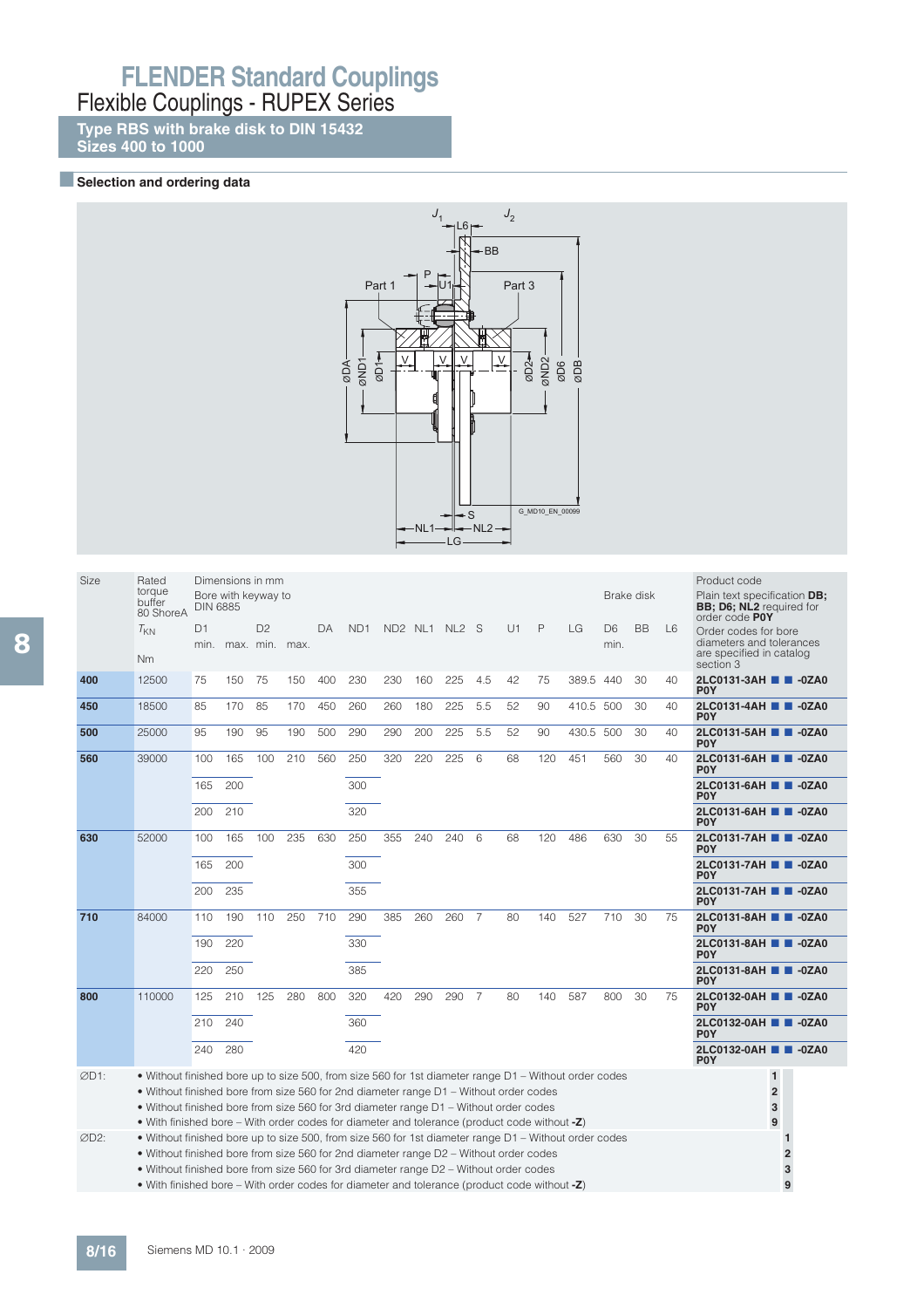**Type RBS with brake disk to DIN 15432**

**Sizes 400 to 1000**

| Size | Rated<br>torque<br>buffer<br>80 ShoreA                                                                                                                                                | Dimensions in mm<br>Brake disk<br>Bore with keyway to<br><b>DIN 6885</b><br>$\mathsf{P}$<br>D1<br>D <sup>2</sup><br>ND <sub>1</sub><br>ND2 NL1 NL2 S<br>U1<br>LG<br><b>BB</b><br>DA<br>D <sub>6</sub><br>$\overline{6}$ |     |                |     |      |     |     |     |                          |     |    |                |               |      | Product code<br>Plain text specification DB;<br><b>BB</b> ; D6; NL2 required for<br>order code P0Y |    |                                                                                           |  |
|------|---------------------------------------------------------------------------------------------------------------------------------------------------------------------------------------|-------------------------------------------------------------------------------------------------------------------------------------------------------------------------------------------------------------------------|-----|----------------|-----|------|-----|-----|-----|--------------------------|-----|----|----------------|---------------|------|----------------------------------------------------------------------------------------------------|----|-------------------------------------------------------------------------------------------|--|
|      | $T_{KN}$<br>Nm                                                                                                                                                                        | min.                                                                                                                                                                                                                    |     | max. min. max. |     |      |     |     |     |                          |     |    |                |               | min. |                                                                                                    |    | Order codes for bore<br>diameters and tolerances<br>are specified in catalog<br>section 3 |  |
| 900  | 150000                                                                                                                                                                                | 140                                                                                                                                                                                                                     | 210 | 140            | 310 | 900  | 320 | 465 | 320 | $\overline{\phantom{a}}$ | 7.5 | 90 | 160            | 647.5 900     |      | 30                                                                                                 | 75 | 2LC0132-1AH ■ ■ -0ZA0<br><b>POY</b>                                                       |  |
|      |                                                                                                                                                                                       | 210                                                                                                                                                                                                                     | 240 |                |     |      | 360 |     |     |                          |     |    |                |               |      |                                                                                                    |    | 2LC0132-1AH 2 -0ZA0<br>P <sub>0</sub> Y                                                   |  |
|      |                                                                                                                                                                                       | 240                                                                                                                                                                                                                     | 280 |                |     |      | 425 |     |     |                          |     |    |                |               |      |                                                                                                    |    | 2LC0132-1AH 2 -0ZA0<br><b>POY</b>                                                         |  |
|      |                                                                                                                                                                                       | 280                                                                                                                                                                                                                     | 310 |                |     |      | 465 |     |     |                          |     |    |                |               |      |                                                                                                    |    | 2LC0132-1AH 2 -0ZA0<br>P <sub>0</sub> Y                                                   |  |
| 1000 | 195000                                                                                                                                                                                | 150                                                                                                                                                                                                                     | 230 | 150            | 340 | 1000 | 355 | 515 | 350 | $\overline{\phantom{0}}$ | 7.5 | 90 | 160            | 707.5 1000 30 |      |                                                                                                    | 75 | 2LC0132-2AH 2 -0ZA0<br>P <sub>0</sub> Y                                                   |  |
|      |                                                                                                                                                                                       | 230                                                                                                                                                                                                                     | 260 |                |     |      | 395 |     |     |                          |     |    |                |               |      |                                                                                                    |    | 2LC0132-2AH 2 -0ZA0<br>P <sub>0</sub> Y                                                   |  |
|      |                                                                                                                                                                                       | 260                                                                                                                                                                                                                     | 300 |                |     |      | 460 |     |     |                          |     |    |                |               |      |                                                                                                    |    | 2LC0132-2AH 2 -0ZA0<br>P <sub>0</sub> Y                                                   |  |
|      |                                                                                                                                                                                       | 300                                                                                                                                                                                                                     | 340 |                |     |      | 515 |     |     |                          |     |    |                |               |      |                                                                                                    |    | 2LC0132-2AH 2 -0ZA0<br><b>POY</b>                                                         |  |
| ØD1: | • Without finished bore up to size 500, from size 560 for 1st diameter range D1 – Without order codes                                                                                 |                                                                                                                                                                                                                         |     |                |     |      |     |     |     |                          |     |    |                |               |      |                                                                                                    |    | $\mathbf{1}$                                                                              |  |
|      |                                                                                                                                                                                       | • Without finished bore from size 560 for 2nd diameter range D1 - Without order codes<br>• Without finished bore from size 560 for 3rd diameter range D1 – Without order codes                                          |     |                |     |      |     |     |     |                          |     |    |                |               |      | $\overline{2}$<br>3                                                                                |    |                                                                                           |  |
|      | • Without finished bore from size 900 for 4th diameter range D1 – Without order codes<br>• With finished bore – With order codes for diameter and tolerance (product code without -Z) |                                                                                                                                                                                                                         |     |                |     |      |     |     |     |                          |     |    | $\overline{4}$ |               |      |                                                                                                    |    |                                                                                           |  |
| ØD2: | • Without finished bore up to size 500, from size 560 for 1st diameter range D1 – Without order codes                                                                                 |                                                                                                                                                                                                                         |     |                |     |      |     |     |     |                          |     |    |                |               |      |                                                                                                    |    | 9                                                                                         |  |
|      |                                                                                                                                                                                       |                                                                                                                                                                                                                         |     |                |     |      |     |     |     |                          |     |    |                |               |      |                                                                                                    |    |                                                                                           |  |

• Without finished bore from size 560 for 2nd diameter range D2 – Without order codes **2**

• Without finished bore from size 560 for 3rd diameter range D2 – Without order codes **3**

• Without finished bore from size 900 for 4th diameter range D2 – Without order codes **4**

• With finished bore – With order codes for diameter and tolerance (product code without -Z) <br>From size 560 bore D1 is provided with a recess of D = +1 mm 8 Ordering example: • With finished bore – With order codes for diameter and tolerance (product code without **-Z**) **9**

halfway along the hub.  $V \approx 1/3$  NL

#### **Brake disk diameter DB in accordance with customer specification.**

Additional sizes are available on request. Further dimensions for part 3 on request.

Maximum speed in rpm:  $n_{Kmax}$  = 1528/DB DB in m Observe maximum speed of type RWS!

Mass moments of inertia and weights can be sufficiently precisely determined as follows:

- Mass moments of inertia in kgm<sup>2</sup>:
- $J_1 = J_1$  from type RWS  $J_2 = J_2$  from type RWS + 770  $\cdot$  BB  $\cdot$  DB<sup>4</sup> BB and DB in m
- Weight in kg:
- $m = m$  from type RWS + 6160  $\cdot$  BB  $\cdot$  DB<sup>2</sup> BB and DB in m

Ordering example: RUPEX RBS coupling, size 450,

Part 1: Bore  $D1 = 130$ H7 mm, keyway to DIN 6885-1 and set screw,

Part 3: Brake disk DB = 900; BB =  $30 \text{ mm}$ ; D6 = 500 mm; bore 120H7 mm, keyway to DIN 6885-1 P9 and set screw.

Coupling micro-balanced G6.3 at 1500 rpm in accordance with the half parallel key standard.

Mass moment of inertia:  $J_1 = 1.74$  kgm<sup>2</sup>  $J_2 = 1.74$  kgm<sup>2</sup> + 15 kgm<sup>2</sup> = 16.74 kgm<sup>2</sup> Weight:

 $m = 25.8$ kg + 149 kg = 174.8 kg

Product code: **2LC0131-4AH99-0ZA0-Z L1U+M1S+P0Y+W02** plain text to P0Y: **DB = 900 mm; BB = 30 mm; D6 = 500 mm; NL2 = 322 mm**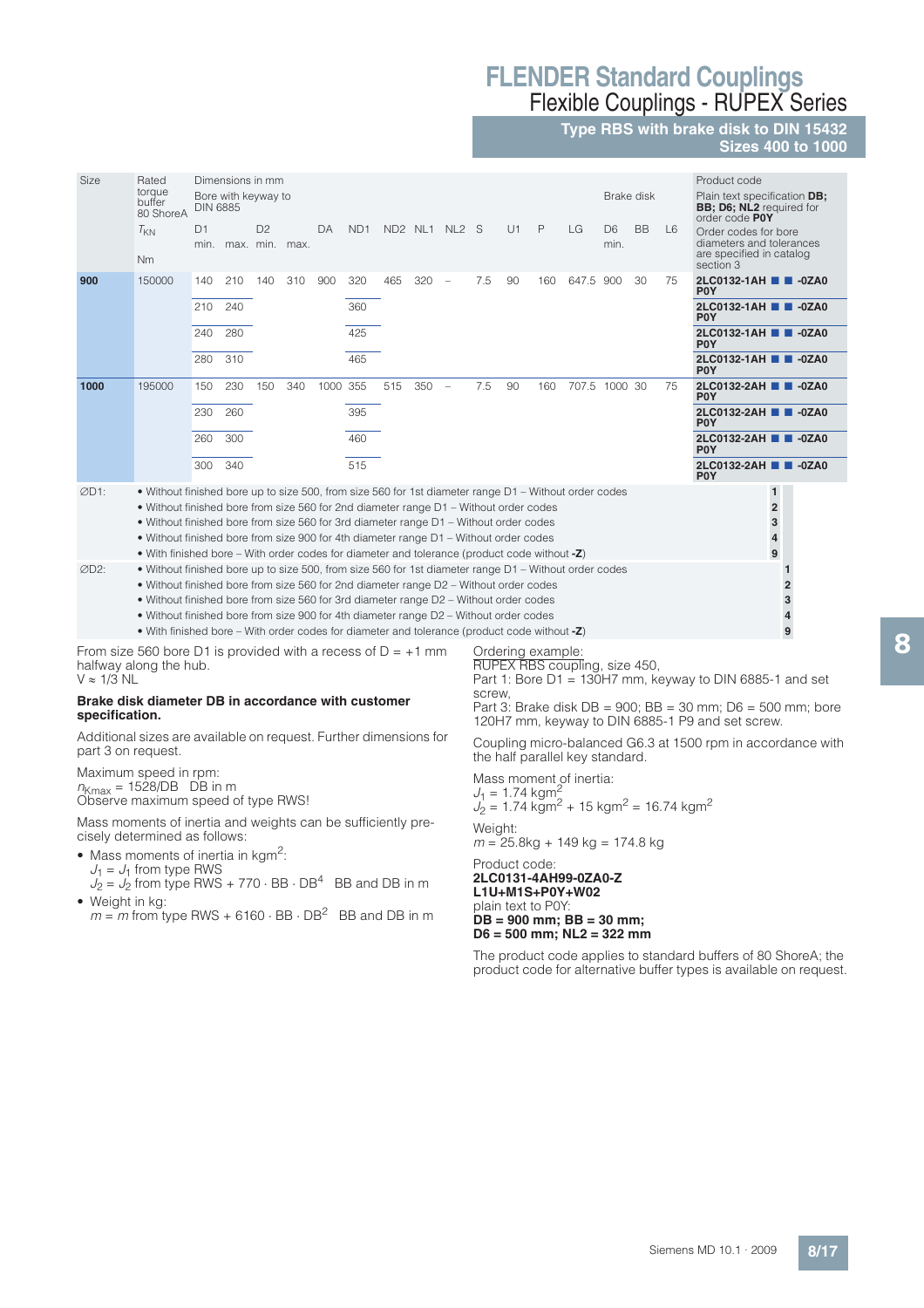## **Type RWB with brake drum to DIN 15431**

### **Exerction and ordering data**



#### For dimensions U1 and P, see type RWN.

| <b>Size</b>       | Rated<br>torque<br>buffer<br>80 ShoreA | Speed                                                                                           | Dimensions in mm<br>Mass<br>moment of<br>Bore with keyway to<br>inertia<br><b>DIN 6885</b><br>ND1 ND2 NL1 NL2/ S |     |                          |     |     |                  |        |     |           |     |     |             |             | Product code<br>Order codes for bore<br>diameters and tolerances<br>are specified in catalog | Weight                          |     |
|-------------------|----------------------------------------|-------------------------------------------------------------------------------------------------|------------------------------------------------------------------------------------------------------------------|-----|--------------------------|-----|-----|------------------|--------|-----|-----------|-----|-----|-------------|-------------|----------------------------------------------------------------------------------------------|---------------------------------|-----|
|                   | $T_{KN}$                               | $n_{Kmax}$                                                                                      | D1                                                                                                               |     | D <sup>2</sup>           |     | DA  |                  |        |     | <b>BB</b> |     | DB  | LG          | $J_1$       | J <sub>2</sub>                                                                               | section 3                       | m   |
|                   |                                        |                                                                                                 | from to                                                                                                          |     | from to                  |     |     |                  |        |     |           |     |     |             |             |                                                                                              |                                 |     |
|                   | N <sub>m</sub>                         | rpm                                                                                             |                                                                                                                  |     |                          |     |     |                  |        |     |           |     |     |             |             | kgm <sup>2</sup> kgm <sup>2</sup>                                                            |                                 | kg  |
| 144               | 500                                    | 3400                                                                                            | $\overline{\phantom{0}}$                                                                                         | 45  | $\overline{\phantom{0}}$ | 55  | 144 | 76               | 84     | 55  | 75        | 3   | 200 | 133         | 0.004       | 0.04                                                                                         | 2LC0130-3AC <b>1 -0BA0</b> 9.5  |     |
| 162               | 750                                    | 2750                                                                                            | $\overline{\phantom{0}}$                                                                                         | 50  | $\overline{\phantom{m}}$ | 60  | 162 | 85               | 92     | 60  | 95        | 3.5 | 250 |             | 158.5 0.007 | 0.11                                                                                         | 2LC0130-4AC <b>1 -0CA0</b> 17   |     |
| 178               | 950                                    | 2750                                                                                            |                                                                                                                  | 60  |                          | 70  | 178 | 102 <sub>2</sub> | 108    | 70  | 95        | 3.5 | 250 |             | 168.5 0.014 | 0.12                                                                                         | 2LC0130-5AC <b>1 4CA0</b> 20    |     |
|                   |                                        | 2150                                                                                            |                                                                                                                  |     |                          |     |     |                  |        |     | 118       |     | 315 | 191.5       |             | 0.31                                                                                         | 2LC0130-5AC <b>1 -0DA0</b> 28   |     |
| 198               | 1300                                   | 2750                                                                                            | $\overline{\phantom{0}}$                                                                                         | 70  |                          | 80  | 198 | 120              | 128 80 |     | 95        | 3.5 | 250 |             | 178.5 0.022 | 0.13                                                                                         | 2LC0130-6AC <b>2 -0CA0</b> 24   |     |
|                   |                                        | 2150                                                                                            |                                                                                                                  |     |                          |     |     |                  |        |     | 118       |     | 315 | 201.5       |             | 0.32                                                                                         | 2LC0130-6AC <b>1 -0DA0</b> 32   |     |
| 228               | 2200                                   | 1700                                                                                            | $\overline{\phantom{0}}$                                                                                         | 80  |                          | 90  | 228 | 129              | 140    | 90  | 150       | 3.5 | 400 | 243.5 0.038 |             | 1.0                                                                                          | 2LC0130-7AC <b>1 -0EA0</b> 54   |     |
| 252               | 2750                                   | 1700                                                                                            |                                                                                                                  | 90  | 38                       | 100 | 252 | 150              | 160    | 100 | 150       | 3.5 | 400 | 253.5 0.07  |             | 1.0                                                                                          | 2LC0130-8AC <b>1 -0EA0</b> 63   |     |
|                   |                                        | 1400                                                                                            |                                                                                                                  |     |                          |     |     |                  |        |     | 190       |     | 500 | 293.5       |             | 2.8                                                                                          | 2LC0130-8AC <b>1 -0FA0</b> 93   |     |
| 285               | 4300                                   | 1400                                                                                            | 48                                                                                                               | 100 | 48                       | 110 | 285 | 164              | 175    | 110 | 190       | 4.5 | 500 | 304.5 0.13  |             | 2.8                                                                                          | 2LC0131-0AC ■ ■ -0FA0           | 104 |
|                   |                                        |                                                                                                 |                                                                                                                  |     |                          |     |     |                  |        |     |           |     |     |             |             |                                                                                              |                                 |     |
|                   |                                        | 1100                                                                                            |                                                                                                                  |     |                          |     |     |                  |        |     | 236       |     | 630 | 350.5       |             | 7.8                                                                                          | 2LC0131-0AC <b>1 -0GA0</b> 157  |     |
| 320               | 5500                                   | 1100                                                                                            | 55                                                                                                               | 110 | 55                       | 120 | 320 | 180              | 192    | 125 | 236       | 4.5 | 630 | 365.5 0.23  |             | 7.9                                                                                          | 2LC0131-1AC <b>1 -0GA0</b> 172  |     |
|                   |                                        | 950                                                                                             |                                                                                                                  |     |                          |     |     |                  |        |     | 265       |     | 710 | 394.5       |             | 13.9                                                                                         | 2LC0131-1AC <b>B</b> -0HA0 217  |     |
| 360               | 7800                                   | 1100                                                                                            | 65                                                                                                               | 120 | 65                       | 130 | 360 | 200              | 210    | 140 | 236       | 4.5 | 630 | 380.5 0.41  |             | 8.1                                                                                          | 2LC0131-2AC <b>1 -0GA0</b> 191  |     |
|                   |                                        | 950                                                                                             |                                                                                                                  |     |                          |     |     |                  |        |     | 265       |     |     | 710 409.5   |             | 14.0                                                                                         | 2LC0131-2AC <b>TH</b> -0HA0 236 |     |
| ØD1:              |                                        | • Without finished bore – Without order codes                                                   |                                                                                                                  |     |                          |     |     |                  |        |     |           |     |     |             |             |                                                                                              | 1                               |     |
|                   |                                        | • With finished bore – With order codes for diameter and tolerance (product code without $-Z$ ) |                                                                                                                  |     |                          |     |     |                  |        |     |           |     |     |             |             |                                                                                              | 9                               |     |
| ØD <sub>2</sub> : |                                        | • Without finished bore – Without order codes                                                   |                                                                                                                  |     |                          |     |     |                  |        |     |           |     |     |             |             |                                                                                              |                                 |     |

• With finished bore – With order codes for diameter and tolerance (product code without **-Z**) **9**

Weight and mass moments of inertia apply to maximum bore diameters.

#### Ordering example:

RUPEX RWB coupling, size 252,

Part 1: Bore 48H7 mm, keyway to DIN 6885-1 and set screw, Part 3: 500 x 190, bore 42H7 mm, keyway to DIN 6885-1 P9 and set screw.

Coupling micro-balanced G6.3 at 1500 rpm in accordance with the half parallel key standard.

#### Product code: **2LC0130-8AC99-0FA0-Z L1B+M0X+W02**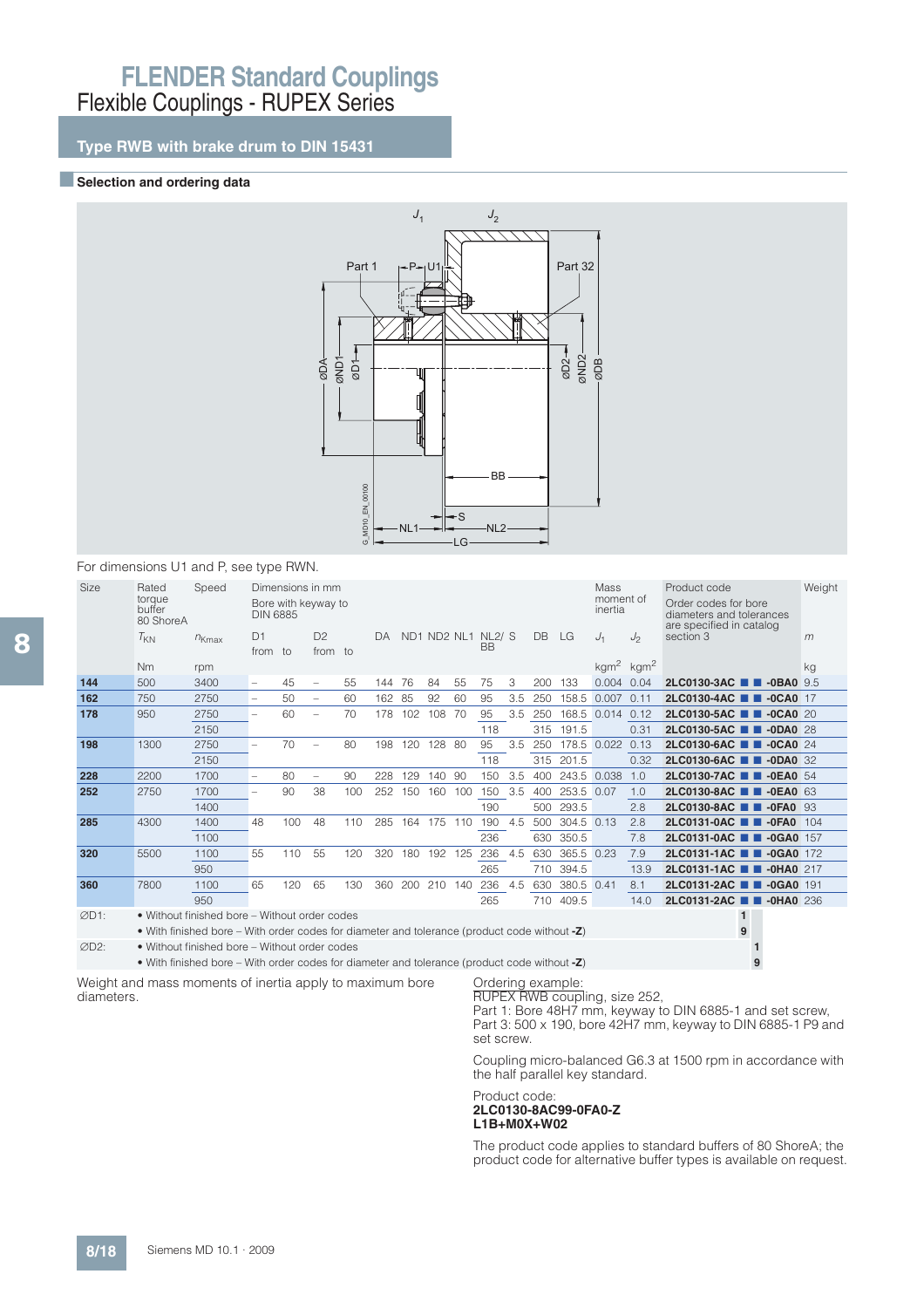## **Type RBS with brake drum to DIN 15431**

### **BSelection and ordering data**



#### For dimensions U1 and P, see type RWS

| Size | Rated<br>torque<br>buffer<br>80 ShoreA | Speed                                                                                        | Dimensions in mm<br><b>Mass</b><br>moment of<br>Bore with keyway to<br>inertia<br><b>DIN 6885</b><br>DB<br>D1<br>D <sup>2</sup><br>ND1 ND2 NL1 NL2 S<br>LG<br>DA |     |                          |     |     |         |        |     |           |     |     |             |                         |                | Product code<br>Order codes for bore<br>diameters and tolerances<br>are specified in catalog |                          | Weight |
|------|----------------------------------------|----------------------------------------------------------------------------------------------|------------------------------------------------------------------------------------------------------------------------------------------------------------------|-----|--------------------------|-----|-----|---------|--------|-----|-----------|-----|-----|-------------|-------------------------|----------------|----------------------------------------------------------------------------------------------|--------------------------|--------|
|      | $T_{KN}$                               | $n_{Kmax}$                                                                                   |                                                                                                                                                                  |     |                          |     |     |         |        |     |           |     |     |             | $J_1$                   | J <sub>2</sub> | section 3                                                                                    |                          | m      |
|      |                                        |                                                                                              |                                                                                                                                                                  |     | min. max. min. max.      |     |     |         |        |     | <b>BB</b> |     |     |             |                         |                |                                                                                              |                          |        |
|      | <b>Nm</b>                              | rpm                                                                                          |                                                                                                                                                                  |     |                          |     |     |         |        |     |           |     |     |             | $kgm2$ kgm <sup>2</sup> |                |                                                                                              |                          | kg     |
| 144  | 500                                    | 5000                                                                                         | $\overline{\phantom{0}}$                                                                                                                                         | 50  | $\overline{\phantom{a}}$ | 60  | 144 | 76      | 84     | 55  | 75        | 3   | 200 | 133         | 0.004                   | 0.04           | 2LC0130-3AD                                                                                  | $-0$ BA0 10              |        |
| 162  | 750                                    | 5000                                                                                         |                                                                                                                                                                  | 55  | $\overline{\phantom{a}}$ | 65  | 162 | 85      | 92     | 60  | 95        | 3.5 | 250 |             | 158.5 0.007 0.13        |                | 2LC0130-4AD                                                                                  | $-0$ CA $0$ 18<br>. .    |        |
| 178  | 950                                    | 4900                                                                                         |                                                                                                                                                                  | 70  |                          | 75  | 178 | 102     | 108    | 70  | 95        | 3.5 | 250 |             | 168.5 0.014 0.13        |                | 2LC0130-5AD                                                                                  | $\blacksquare$ -OCAO 22  |        |
|      |                                        | 4350                                                                                         |                                                                                                                                                                  |     |                          |     |     |         |        |     | 118       |     | 315 | 191.5       |                         | 0.34           | 2LC0130-5AD <b>1 -0DA0</b> 30                                                                |                          |        |
| 198  | 1300                                   | 4600                                                                                         | $\overline{\phantom{0}}$                                                                                                                                         | 80  |                          | 85  | 198 | 120     | 128 80 |     | 95        | 3.5 | 250 |             | 178.5 0.022 0.14        |                | 2LC0130-6AD <b>1 -0CA0</b> 26                                                                |                          |        |
|      | 4350                                   |                                                                                              |                                                                                                                                                                  |     |                          |     |     |         |        |     | 118       |     |     | 315 201.5   |                         | 0.35           | 2LC0130-6AD <b>1 -0DA0</b> 35                                                                |                          |        |
| 228  | 2200                                   | 3400                                                                                         | $\overline{\phantom{0}}$                                                                                                                                         | 85  | $\overline{\phantom{0}}$ | 95  | 228 | 129     | 140    | 90  | 150       | 3.5 | 400 | 243.5 0.038 |                         | 1.1            | 2LC0130-7AD <b>1 -0EA0 60</b>                                                                |                          |        |
| 252  | 2750                                   | 3400                                                                                         | $\overline{\phantom{0}}$                                                                                                                                         | 100 | 38                       | 110 | 252 | 150     | 160    | 100 | 150       | 3.5 | 400 | 253.5 0.067 |                         | 1.1            | 2LC0130-8AD                                                                                  | $\blacksquare$ -OEAO 68  |        |
|      |                                        | 2750                                                                                         |                                                                                                                                                                  |     |                          | 100 |     |         |        |     | 190       |     | 500 | 293.5       |                         | 3.1            | 2LC0130-8AD                                                                                  | $-0FA0$ 103              |        |
| 285  | 4300                                   | 2750                                                                                         | 48                                                                                                                                                               | 110 | 48                       | 110 | 285 | 164     | 175    | 110 | 190       | 4.5 | 500 | 304.5 0.13  |                         | 3.1            | 2LC0131-0AD                                                                                  | $\blacksquare$ -OFAO 115 |        |
|      |                                        | 2150                                                                                         |                                                                                                                                                                  |     |                          |     |     |         |        |     | 236       |     | 630 | 350.5       |                         | 8.5            | 2LC0131-0AD <b>1 -0GA0</b> 171                                                               |                          |        |
| 320  | 5500                                   | 2150                                                                                         | 55                                                                                                                                                               | 125 | 55                       | 125 | 320 | 180     | 192    | 125 | 236       | 4.5 | 630 | 365.5 0.23  |                         | 8.6            | 2LC0131-1AD                                                                                  | $\blacksquare$ -0GA0 185 |        |
|      |                                        | 1900                                                                                         |                                                                                                                                                                  |     |                          |     |     |         |        |     | 265       |     | 710 | 394.5       |                         | 14.8           | 2LC0131-1AD <b>1 -0HA0</b> 230                                                               |                          |        |
| 360  | 7800                                   | 2150                                                                                         | 65                                                                                                                                                               | 135 | 65                       | 135 | 360 | 200 210 |        | 140 | 236       | 4.5 | 630 | 380.5 0.41  |                         | 8.9            | 2LC0131-2AD <b>1 -0GA0</b> 210                                                               |                          |        |
|      |                                        | 1900                                                                                         |                                                                                                                                                                  |     |                          |     |     |         |        |     | 265       |     | 710 | 409.5       |                         | 15.1           | 2LC0131-2AD <b>B</b> -0HA0 255                                                               |                          |        |
| ØD1: |                                        | • Without finished bore – Without order codes                                                |                                                                                                                                                                  |     |                          |     |     |         |        |     |           |     |     |             |                         |                | $\mathbf{1}$                                                                                 |                          |        |
|      |                                        | • With finished bore – With order codes for diameter and tolerance (product code without -Z) |                                                                                                                                                                  |     |                          |     |     |         |        |     |           |     |     |             |                         |                | 9                                                                                            |                          |        |
| ØD2: |                                        | • Without finished bore – Without order codes                                                |                                                                                                                                                                  |     |                          |     |     |         |        |     |           |     |     |             |                         |                |                                                                                              |                          |        |
|      |                                        |                                                                                              |                                                                                                                                                                  |     |                          |     |     |         |        |     |           |     |     |             |                         |                |                                                                                              |                          |        |

• With finished bore – With order codes for diameter and tolerance (product code without **-Z**) **9**

Weight and mass moments of inertia apply to maximum bore diameters.

#### Ordering example:

RUPEX RBS coupling, size 252, Part 1: Bore 48H7 mm, keyway to DIN 6885-1 and set screw,

Part 3: 500 x 190, bore 42H7 mm, keyway to DIN 6885-1 P9 and set screw.

Coupling micro-balanced.

#### Product code:

#### **2LC0130-8AD99-0FA0-Z L1B+M0X+W02**